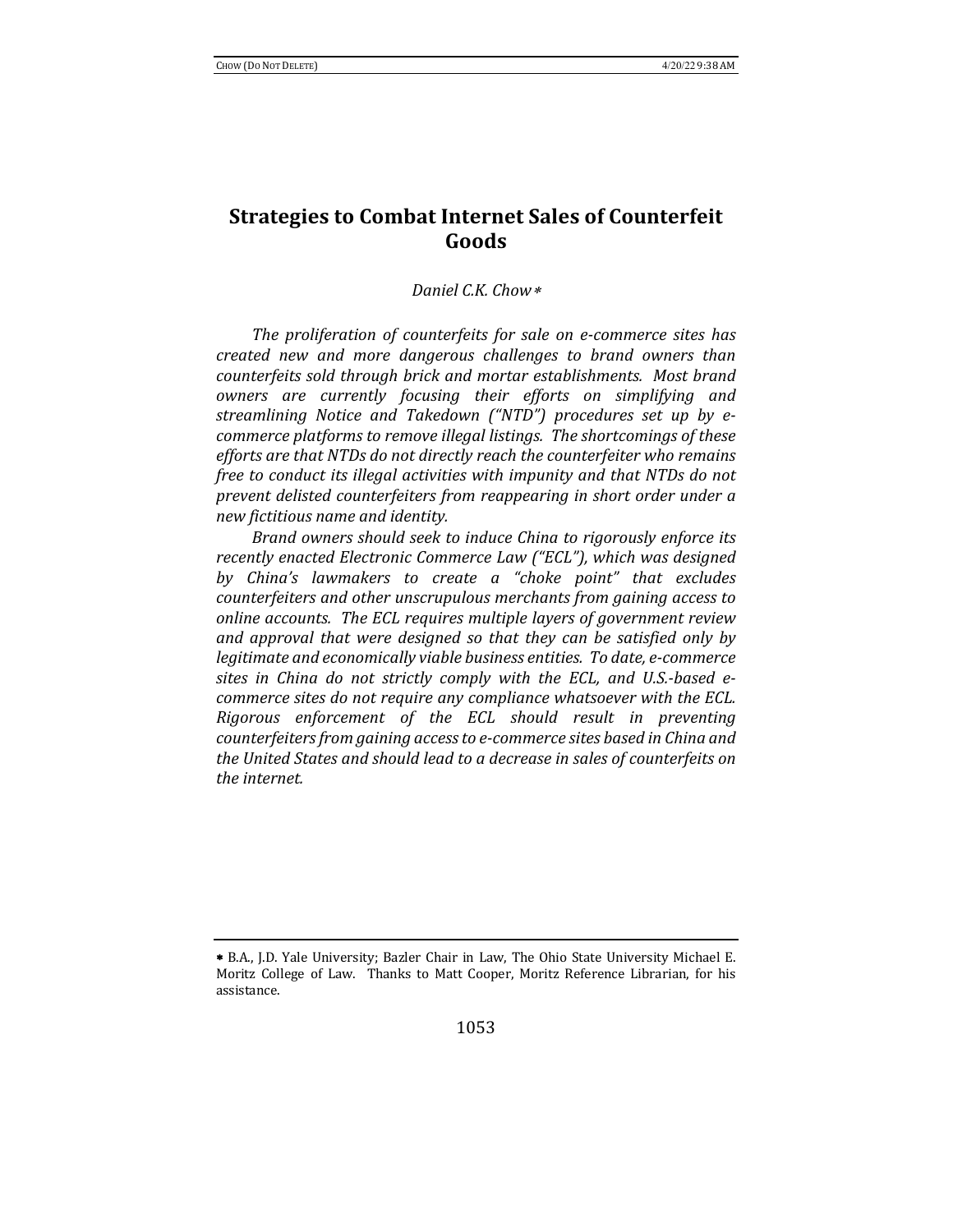| II. NEW CHALLENGES CREATED BY INTERNET SALES OF COUNTERFEITS 1058 |
|-------------------------------------------------------------------|
| A. Traditional Means of Detecting Counterfeiting 1058             |
| B. How the Internet Facilitates Evasion by Counterfeiters  1061   |
| III. LIABILITY OF E-COMMERCE SITES FOR SALES OF COUNTERFEIT       |
|                                                                   |
| A. The Framework Established by the Second Circuit in             |
|                                                                   |
|                                                                   |
| IV. USING CHINA'S ELECTRONIC COMMERCE LAW AND RELATED             |
|                                                                   |
|                                                                   |
|                                                                   |
|                                                                   |
|                                                                   |
|                                                                   |
|                                                                   |

## I. INTRODUCTION

Although counterfeiting had already emerged as a major business problem for multinational companies ("MNCs") in the 1990s, the advent of the new millennium brought a new and more dangerous challenge for MNCs as sales of counterfeit goods began to proliferate rapidly on the  $internet<sup>1</sup>$  According to the U.S. Department of Homeland Security, electronic commerce ("e-commerce") has exacerbated an already massive counterfeiting problem:

For counterfeiters, production costs are low, millions of potential customers are available online, transactions are convenient, and listing goods on well-known platforms provides an air of legitimacy. When sellers of illicit goods are in another country, they are also exposed to relatively little risk of criminal prosecution or civil liability under current law enforcement and regulatory practices.<sup>2</sup>

A recent U.S. General Accounting Office study found that of forty-seven items purchased online, twenty were counterfeit while twenty-seven

<sup>&</sup>lt;sup>1</sup> U.S. DEP'T OF HOMELAND SEC., COMBATTING TRAFFICKING IN COUNTERFEIT AND PIRATED GOODS: REPORT TO THE PRESIDENT OF THE UNITED STATES 7 (2020), https://www.dhs.gov/ sites/default/files/publications/20\_0124\_plcy\_counterfeit-pirated-goodsreport\_01.pdf [hereinafter COMBATTING TRAFFICKING IN COUNTERFEIT GOODS].

 $^{2}$  *Id.* at 20.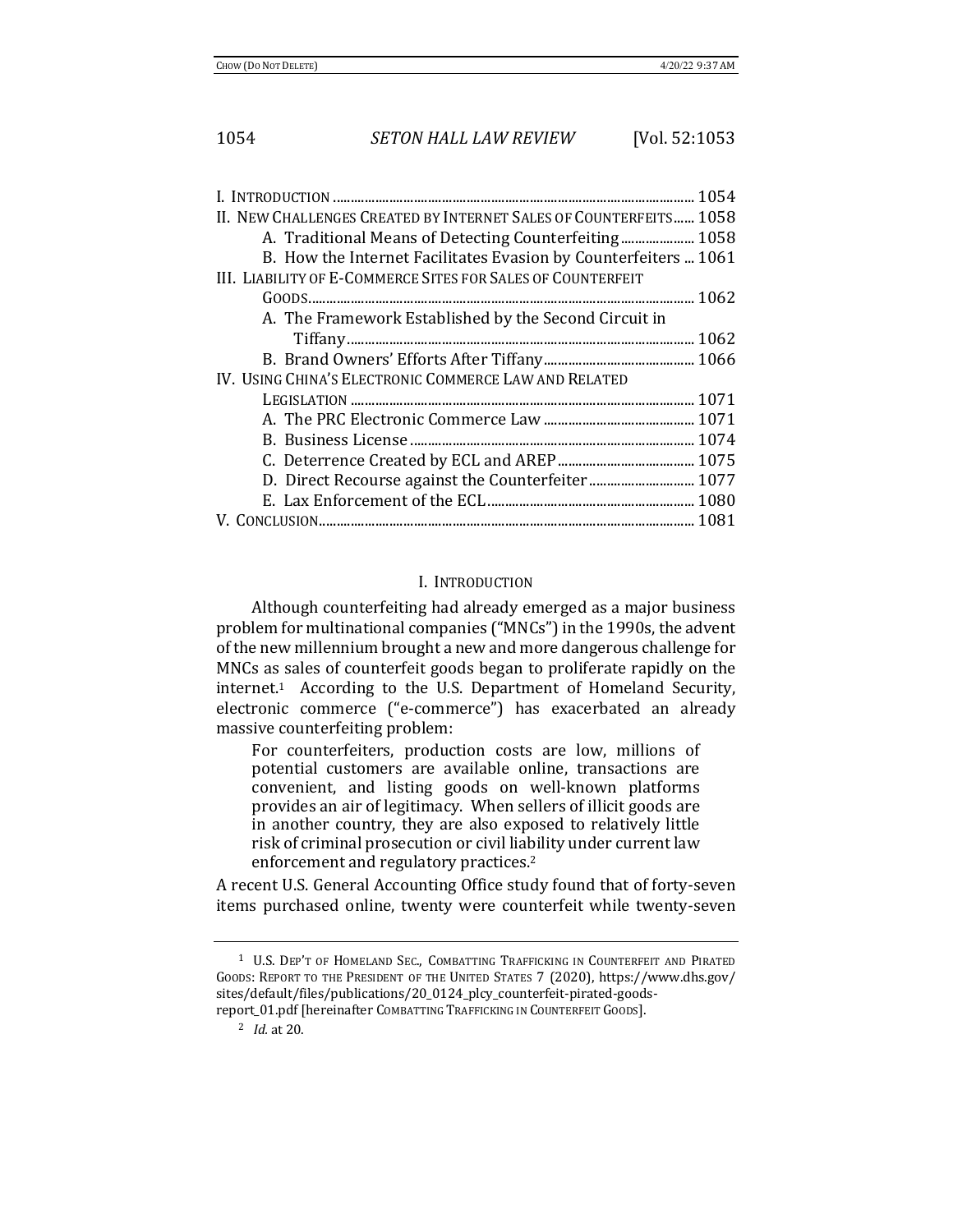were genuine.<sup>3</sup> Another study in 2021 found that four out of five smalland medium-sized businesses worldwide are victims of counterfeiting on the internet.<sup>4</sup> While these statistics present a daunting concern, the problem must be traced to its source to further understand counterfeiting on the internet and the new challenges that it poses.

Counterfeiting is now the largest criminal enterprise in the world and the epicenter of counterfeiting is in the People's Republic of China ("PRC" or China).<sup>5</sup> Counterfeiting in China first emerged as a major business problem for MNCs at the beginning of the new millennium, and it continues to persist today despite all of the intensive efforts of MNCs to combat the problem in the past two decades.<sup>6</sup> A recent study found that China produces 80 percent of the world's counterfeits, and that global counterfeiting is now a  $$1.7$  trillion dollar industry, which is

<sup>&</sup>lt;sup>3</sup> U.S. GOV'T ACCOUNTABILITY OFF., GAO-18-216, INTELLECTUAL PROPERTY: AGENCIES CAN IMPROVE EFFORTS TO ADDRESS RISKS POSED BY CHANGING COUNTERFEITS MARKET 15 (2018). The purchases were in categories of frequently counterfeited goods: sneakers, mugs, cosmetics, and phone chargers. A recent report from China found that more than 40 percent of all goods sold online through Chinese e-commerce platforms were "counterfeits or of bad quality." More than 40 Percent of China's Online Sales 'Counterfeits *or Bad Quality*,*'* TELEGRAPH (Nov. 3, 2015, 1:01 AM), https://www.telegraph.co.uk/ news/worldnews/asia/china/11971401/More-than-40-per-cent-of-Chinas-onlinesales-counterfeit-or-bad-quality.html.

<sup>&</sup>lt;sup>4</sup> *Four out of Every Five SMBs Are Victims of Counterfeiting on the Internet, CISION* PRNEWSIRE (Apr. 26, 2021, 3:00 AM), https://www.prnewswire.com/news-releases/ four-out-of-every-five-smbs-are-victims-of-counterfeiting-on-the-internet-301275246.html.

<sup>&</sup>lt;sup>5</sup> Wade Shepard, *Meet the Man Fighting America's Trade War Against Chinese Counterfeits (It's Not Trump*), FORBES (Mar. 29, 2018, 3:52 AM), https:// www.forbes.com/sites/wadeshepard/2018/03/29/meet-the-man-fighting-americastrade-war-against-chinese-counterfeits/?sh=594537d01c0d; Elizabeth Schultze, *Counterfeit Goods from China Are Crushing American Small Businesses – and They're*  Calling on Trump to Fight Back, CNBC (Feb. 29, 2020, 9:16 AM), https://www.cnbc.com/ 2020/02/28/small-businesses-are-pushing-trump-to-fight-chinese-counterfeits.html ("The epicenter, ground zero, of manufactured counterfeit goods is China,' said Bob Barchiesi, president of the International AntiCounterfeiting Coalition.").

 $6$  Counterfeiting as a major business problem for brand owners first gained international notoriety at the beginning of the new millennium. See generally Daniel C.K. Chow, *Counterfeiting in the People's Republic of China*, 78 WASH. U. L.Q. 1 (2000). China was in the early stages of its economic ascent and far from the economic power that it is today. Many observers, including this Author, believed that China would steadily move up the ranks of the leading economies in the world and that the counterfeiting problem would begin to subside. Only the first part of this prediction proved to be accurate; counterfeiting remains rampant in China. For a discussion of the first studies examining the new challenges posed by sales of counterfeits on the internet, see ORGANISATION FOR ECON. CO-OPERATION & DEV. [OECD], THE ECONOMIC IMPACT OF COUNTERFEITING AND PIRACY, EXECUTIVE SUMMARY 14 (2007), https://www.oecd.org/sti/38707619.pdf.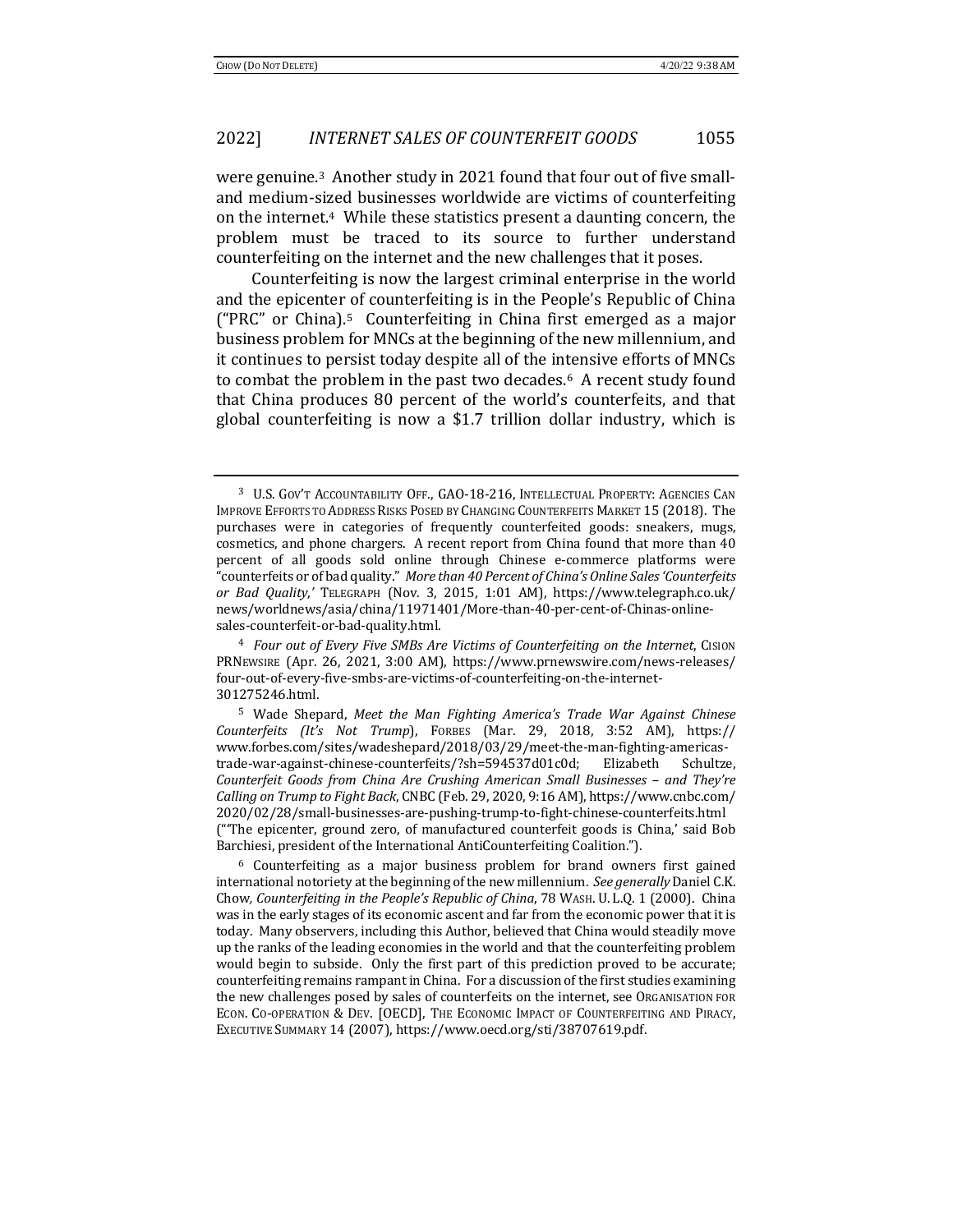expected to reach \$2.8 trillion in  $2022$ .<sup>7</sup> Not surprisingly, China is considered the source of most of the counterfeits found on internet sites, such as China-based Alibaba. Currently, Alibaba is the world's largest ecommerce platform with approximately 1.24 billion active users, including 953 million users in China and 285 million consumers abroad.<sup>8</sup> After U.S.-based Amazon—the world's second largest ecommerce platform—decided in 2015 to woo Chinese manufacturers to sell directly on its sites, counterfeits for sale on Amazon increased rapidly, leading to accusations that Amazon's efforts are "killing small American businesses."<sup>9</sup>

Brand owners find that counterfeiters who are able to transcend the physical limitations of brick and mortar operations by selling on the internet present even greater and more frustrating challenges than traditional counterfeiters.<sup>10</sup> Brand owners who believe that ecommerce platforms are not doing enough to combat counterfeiting on the internet find that liability by the e-commerce platform is strictly circumscribed.<sup>11</sup> In 2010, the leading Second Circuit case of *Tiffany* (NJ) *Inc.* v. eBay *Inc.* established the current legal framework for liability for trademark infringement by e-commerce platforms.<sup>12</sup> *Tiffany* held that e-commerce platforms are not liable for direct trademark infringement by third party online vendors of counterfeits but may be liable for

<sup>&</sup>lt;sup>7</sup> Shepard, *supra* note 5. The U.S. General Accountability Office reports that in 2016, 88 percent of all seized counterfeit goods by the United States originated from China and Hong Kong. See also U.S. Gov't Accountability OFF., supra note 3; OECD & EUR. UNION INTELL. PROP. OFF. [EUIPO] (2016), TRADE IN COUNTERFEIT AND PIRATED GOODS: MAPPING THE ECONOMIC IMPACT 81 (2016), https://www.oecd-ilibrary.org/docserver/97892642526 53-en.pdf?expires=1576509401&id=id&accname=id5723&checksum=576BF246D4E5 0234EAF5E8EDF7F08147 ("[C]ounterfeit and pirated products can originate from virtually all economies  $\ldots$ , with China appearing as the single largest producing  $e \text{conomy} \dots$ .").

<sup>&</sup>lt;sup>8</sup> *Company Overview*, ALIBABA GROUP, https://www.alibabagroup.com/en/about/ overview#:~:text=Annual%20active%20consumers%20of%20the,and%20285%20mi llion%20consumers%20overseas (last visited Mar. 15, 2022).

<sup>&</sup>lt;sup>9</sup> Wade Shepard, *How Amazon's Wooing of Chinese Sellers Is Killing Small American* Businesses, FORBES (Feb. 14, 2017, 11:36 AM), https://www.forbes.com/sites/wade shepard/2017/02/14/how-amazons-wooing-of-chinese-sellers-is-hurting-americaninnovation/?sh=358fc0d61df2.

<sup>&</sup>lt;sup>10</sup> COMBATTING TRAFFICKING IN COUNTERFEIT GOODS, *supra* note 1, at 20. Traditional counterfeiters are always at risk of capture and arrest, but online counterfeiters are not. *See infra* Section III.A.

<sup>&</sup>lt;sup>11</sup> For an overview of limitations for secondary liability, see U.S. PAT. & TRADEMARK OFF., SECONDARY TRADEMARK INFRINGEMENT LIABILITY IN THE E-COMMERCE SETTING 2-4 (2021), https://www.uspto.gov/sites/default/files/documents/Secondary-TM-Infringement-Liability-Response.pdf.

<sup>12</sup> 600 F.3d 93 (2d Cir. 2010).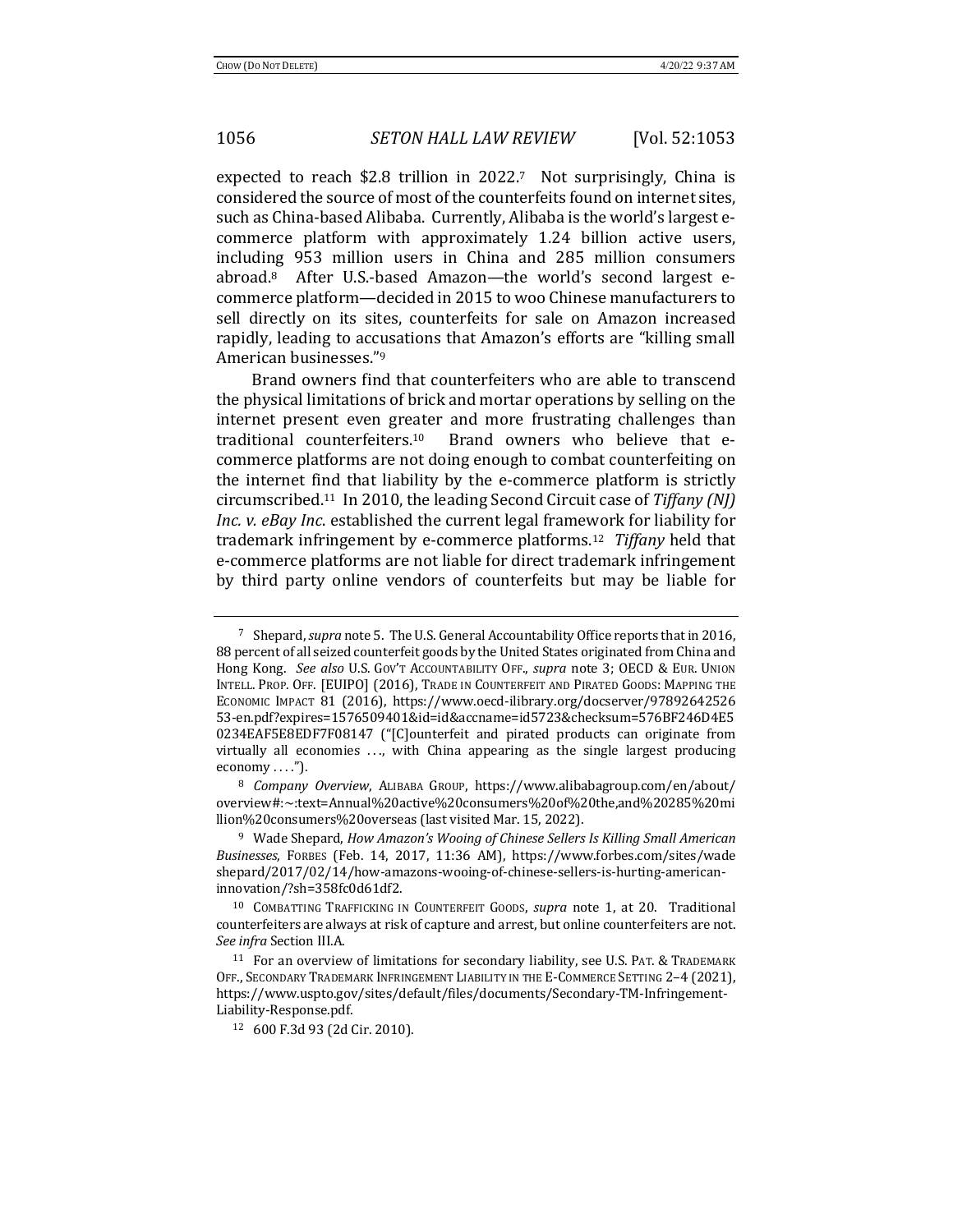contributory trademark infringement if they facilitate sales of counterfeits by online merchants with knowledge or reason to know of the counterfeits.<sup>13</sup> *Tiffany* further held, however, that an e-commerce platform that removes an infringing listing after notification submitted under a Notice and Takedown ("NTD") procedure enjoys the protection of a safe harbor free from any liability.<sup>14</sup> Since *Tiffany*, brand owners have channeled their efforts into streamlining and simplifying NTDs.<sup>15</sup>

This Article argues, however, that an approach focusing on improving NTDs has serious shortcomings. First, this approach is directed at the e-commerce platform and does not directly reach the counterfeiter who is able to continue its illegal activities with impunity.<sup>16</sup> Second, even when an infringing listing is removed, the counterfeiter is able to resurface in short order under a new false name and identity.<sup>17</sup> As this Article will explain, one of the glaring weaknesses of the current e-commerce regime is that counterfeiters are able to use totally fictitious information to create accounts with e-commerce platforms. 18

A more fruitful approach that brand owners have heretofore apparently overlooked would be the use of tools to combat internet counterfeiting provided by China's lawmakers. The recently enacted Electronic Commerce Law ("ECL") and related legislation were designed by PRC lawmakers to exclude counterfeiters and other unscrupulous entities from selling on the internet.<sup>19</sup> The ECL, together with other PRC laws, requires online business operators to undergo multiple layers of official review and approval by PRC government authorities.<sup>20</sup> The ECL and related laws were developed so that only lawful and economically viable business entities can meet all of the ECL's requirements.<sup>21</sup> This Article details the various stages of review and approvals by relevant PRC authorities and demonstrates how these levels of review are designed to exclude counterfeiters and other miscreants from operating

- <sup>16</sup> *See infra* Section III.B.
- <sup>17</sup> *See infra* Section III.B.
- <sup>18</sup> *See infra* Section III.B.

<sup>19</sup> PRC Electronic Commerce Law (promulgated by Standing Comm. Nat'l People's Cong., Aug. 31, 2018, effective Jan. 1, 2019); Regulation of the People's Republic of China on the Administration of the Registration of Enterprise Legal Persons (promulgated by State Council, Mar. 2, 2019, effective Mar. 2, 2019).

- <sup>20</sup> *See infra* Sections IV.A-C.
- <sup>21</sup> *See infra* Sections IV.A-C.

<sup>13</sup> *Id.* at 103-07.

<sup>14</sup> *Id.* at 106.

<sup>&</sup>lt;sup>15</sup> *See infra* Section III.B.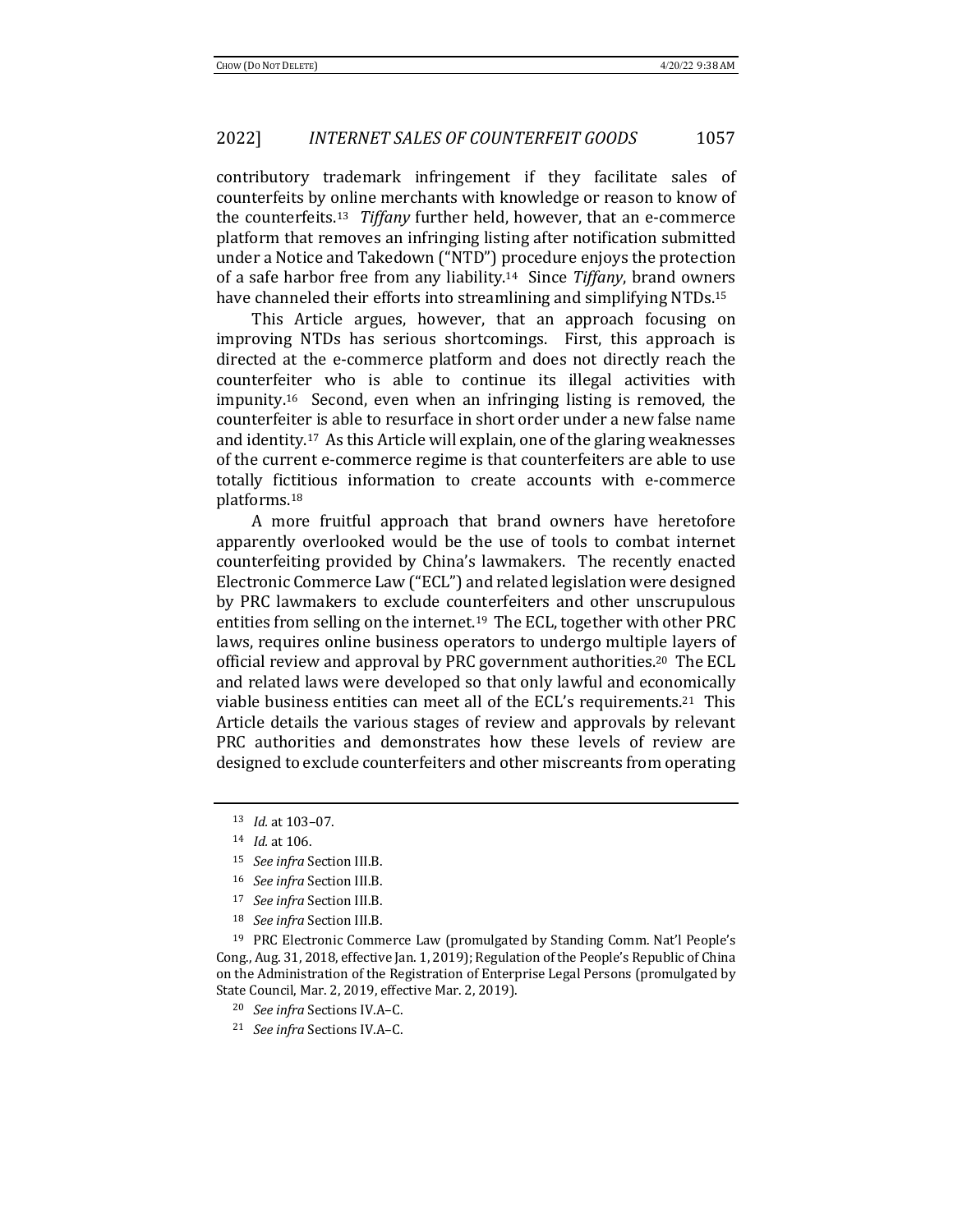on e-commerce sites.<sup>22</sup> This Article will explain how U.S. brand owners can use the ECL to their advantage to deter counterfeiters and to proceed directly against counterfeiters without having to rely solely on NTDs, which can be cumbersome, time consuming, costly, and ineffective.23

This Article proceeds as follows: Part II discusses the new challenges created by internet sales of counterfeits. Part III examines the current liability regime for counterfeits sold on the internet established by the Second Circuit in *Tiffany*. Part IV analyzes the ECL and related PRC laws and explains how they can be used to deter and detect counterfeiters in China who seek to sell their illegal goods on the internet. Part V concludes with some suggested steps for the future for U.S. brand owners.

#### II. NEW CHALLENGES CREATED BY INTERNET SALES OF COUNTERFEITS

## A. *Traditional Means of Detecting Counterfeiting*

The use of e-commerce to sell counterfeits creates new and more dangerous challenges to MNCs and other brand owners. Historically, consumers could rely on two major indicators that goods being sold through brick and mortar operations were counterfeit. First, the location of the counterfeit sales establishment was a telling indication.<sup>24</sup> In China, as in many countries, counterfeits cannot be found in large state-owned department stores or MNC retail outlets, such as Costco or Walmart.<sup>25</sup> Rather, buyers of counterfeits must travel to side streets and back alleys in less desirable locations or to wholesale markets outside of most urban areas to buy counterfeits.<sup>26</sup> In the United States, the same dynamic holds true. No reputable retail business, such as major supermarkets, department stores, or the "Big Box" stores sell counterfeits.<sup>27</sup> This is because in the United States, as in China, major retailers have an established distribution network of qualified and vetted distributors that deal only in genuine goods.<sup>28</sup> In China, as in the United States, it is difficult for a counterfeiter to penetrate an established distribution network to inject counterfeits into the stream

<sup>&</sup>lt;sup>22</sup> *See infra* Sections IV.A-C.

<sup>&</sup>lt;sup>23</sup> See infra Sections IV.A-C.

<sup>&</sup>lt;sup>24</sup> COMBATTING TRAFFICKING IN COUNTERFEIT GOODS, *supra* note 1, at 14.

<sup>&</sup>lt;sup>25</sup> Daniel C.K. Chow, *Alibaba, Amazon, and Counterfeiting in the Age of the Internet,* 40 NW. J. INT'L L.&BUS. 157, 163 (2020).

<sup>26</sup> *Id.*

<sup>27</sup> *Id.*

<sup>28</sup> *Id.*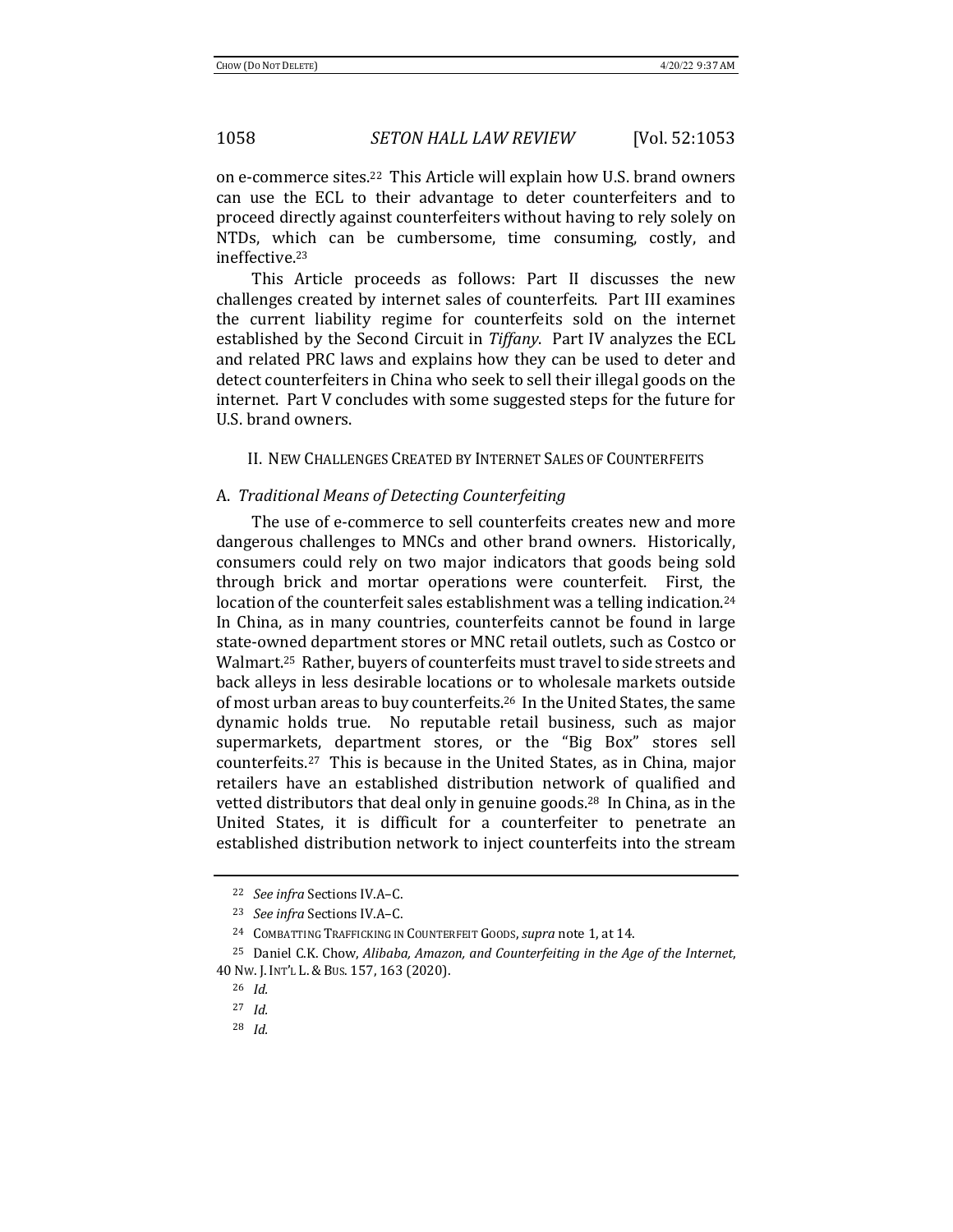of commerce.<sup>29</sup> Rather, the counterfeiter is relegated to secondary distribution channels that sell to mom-and-pop operators or less reputable retailers in less desirable locations.<sup>30</sup> Second, the price of the products is also a reliable indicator of whether a product is a counterfeit.<sup>31</sup> Counterfeits are rarely, if ever, sold at the full retail price of the genuine product.<sup>32</sup> Most counterfeits are sold at substantially lower prices than the genuine product<sup>33</sup> and low quality counterfeits are often sold at a fraction of the price of the genuine product.<sup>34</sup> Using these two indicators, location and price, a consumer has a reliable method to determine whether a good sold through brick and mortar operations are counterfeit or genuine.

The rise of e-commerce has now allowed counterfeiters to evade the use of these methods to detect counterfeits. Consumers from anywhere in the world can now purchase counterfeits from the comfort of their home or office using a computer, mobile phone, or other electronic device.<sup>35</sup> Counterfeiters can post images of the genuine product while selling counterfeits, and charge prices that are identical, or close to, the retail price of the genuine article.<sup>36</sup> The traditional methods of detecting counterfeits have been rendered ineffective by the rise of e-commerce. 

The rise of e-commerce also creates another major advantage for counterfeiters. Most counterfeiters depend upon subterfuge, artifice, and disguise to evade detection and capture. $37$  When counterfeiters

<sup>29</sup> *Id.*

<sup>30</sup> *Id.*

<sup>&</sup>lt;sup>31</sup> COMBATTING TRAFFICKING IN COUNTERFEIT GOODS, *supra* note 1, at 14.

<sup>32</sup> *Id.* 

<sup>33</sup> *Id.*

<sup>&</sup>lt;sup>34</sup> *Id.*; see also Elise Trecul, *How Cheap Does a Counterfeit Have to Be to Steal Your* Sale, RED POINTS, https://www.redpoints.com/blog/cheap-counterfeits-steal-sales/ (noting that to take sales away from the genuine product, the "sweet spot" for counterfeits is 50 percent of the retail price of the genuine product) (last visited Feb. 25, 2022).

<sup>35</sup> *See* Chow, *Alibaba, Amazon, and Counterfeiting in the Age of the Internet*, *supra* note 25, at 192.

<sup>&</sup>lt;sup>36</sup> COMBATTING TRAFFICKING IN COUNTERFEIT GOODS, *supra* note 1, at 22.

<sup>&</sup>lt;sup>37</sup> Daniel C.K. Chow, *Barriers to Criminal Enforcement Against Counterfeiting in* China, VAND. J. ENT. & TECH. L. (forthcoming 2022) (manuscript at 9-10) (manuscript on file with the Seton Hall Law Review). Brand owners find it necessary to hire private investigation companies to track down counterfeiters who operate clandestinely. Brand owners also outsource investigation because it can be dangerous. Private investigators add to the expense of the brand owner. *See id.* at 10. Brand owners bemoan that they suffer losses from the counterfeiter and then also have to incur the considerable expense of tracking down counterfeiters, a double loss.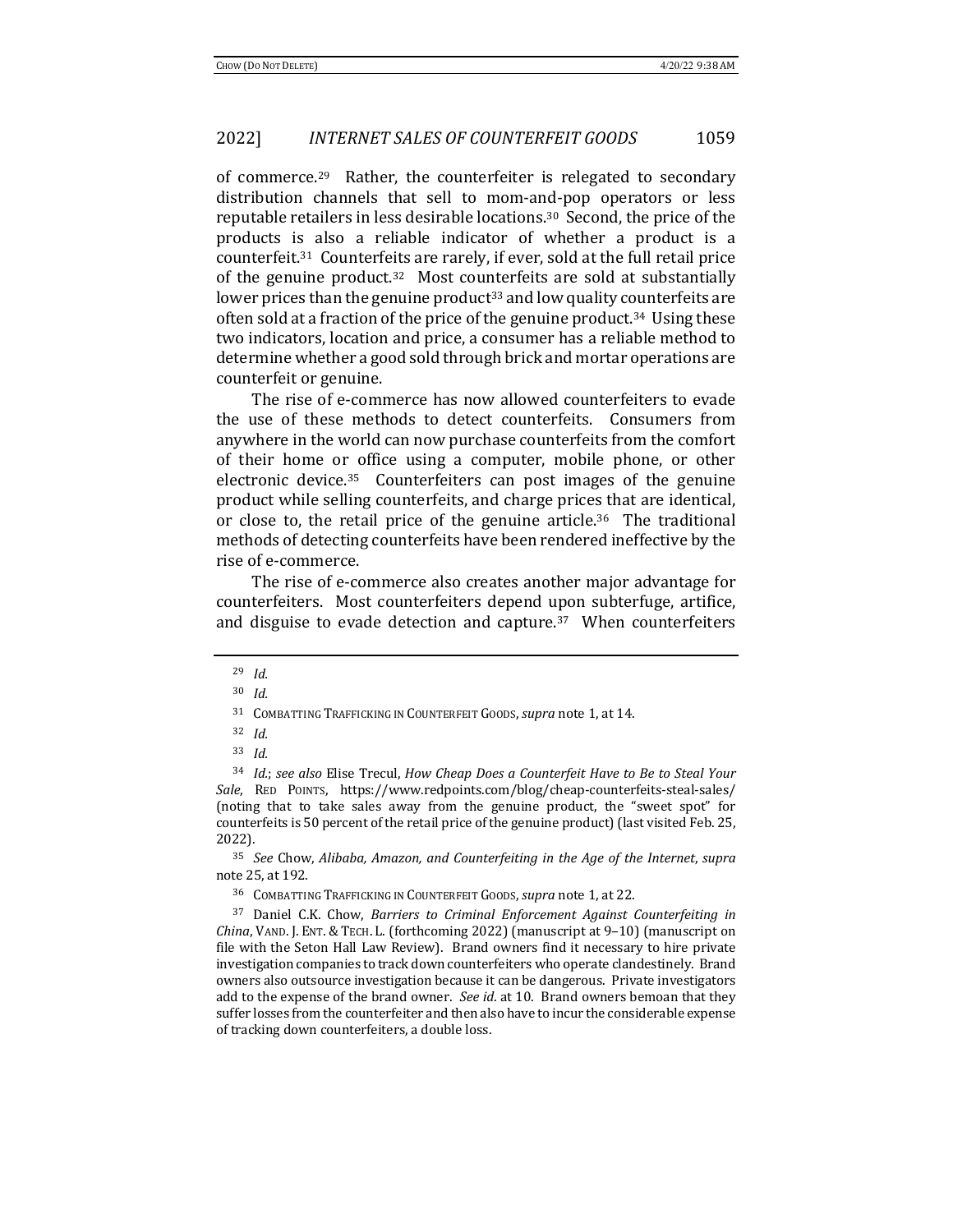were limited to the use of brick and mortar operations, brand owners could identify, capture, and arrest counterfeiters through the use of enforcement operations directed at those physical locations.<sup>38</sup> In China, brand owners used administrative entities to conduct surprise raids and seizures.<sup>39</sup> The brand owner would appear at the local branch of the State Administration of Industry and Commerce (now renamed the State Administration of Market Regulation), usually along with private investigators in tow, and present a copy of its trademark certificate and a statement that a suspected counterfeiter is infringing upon the trademark.<sup>40</sup> As time is of the essence because of tip-offs, the enforcement authorities need to act immediately. Often the enforcement authorities and the brand owner would leave half an hour after the filing of the complaint in government vans headed to the location of the counterfeiter. $41$  The location of the counterfeiter is not revealed until the government vehicles are en route to avoid tip-offs.<sup>42</sup> The authorities then conduct a surprise raid and seize any illegal products, equipment, and cash on site and detain any persons found at the location.<sup>43</sup>

The detention of any counterfeiters found on the premises allows the authorities and the brand owner to identify the person(s) involved and to subject these persons to sanctions in the form of administrative fines and, in some cases, criminal prosecution. $44$  Criminal prosecution and punishment,<sup>45</sup> when available, operate as effective deterrents to future criminal activity as China's criminal punishment system is notorious for its harsh conditions.<sup>46</sup> Persons can be arrested and locked

<sup>46</sup> See Chow, Barriers to Criminal Enforcement Against Counterfeiting in China, supra note 37, at 15–18 (discussing how the Public Security Bureau, China's Police, is one of the most feared and most powerful entities in the PRC government).

<sup>38</sup> *Id.* at 9-10.

<sup>39</sup> *Id.* at 10-11.

<sup>40</sup> *Id.* at 10.

<sup>41</sup> *Id.*

<sup>42</sup> *Id.*

<sup>&</sup>lt;sup>43</sup> Chow, *Barriers to Criminal Enforcement Against Counterfeiting in China*, *supra* note 37, at 3, 10.

<sup>44</sup> *Id.* at 2–3.

<sup>&</sup>lt;sup>45</sup> The sale of counterfeit goods is subject to criminal liability if certain economic thresholds are met. *See* Criminal Law of the People's Republic of China (promulgated by the Standing Comm. Nat'l People's Cong., July 1, 1979, and amended most recently on Nov. 4, 2017), art. 214. China is required to have criminal penalties for willful counterfeiting. World Trade Organization Agreement of Trade-Related Intellectual Property Rights, art. 61, Apr. 15, 1994.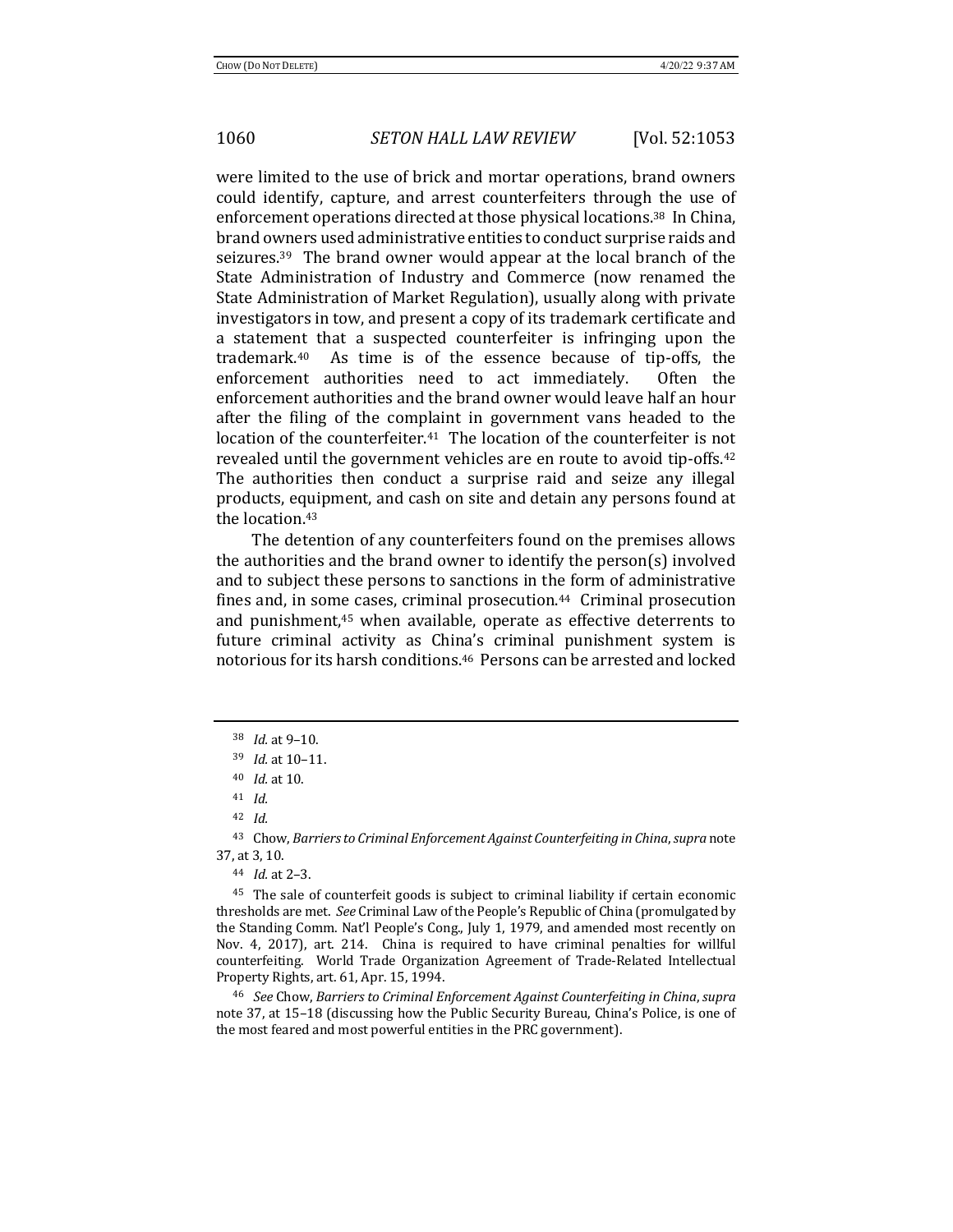up in punitive conditions for many months before a case is prosecuted. $47$ The notorious reputation of China's criminal punishment system is alone a deterrent to many offenders.

### B. How the Internet Facilitates Evasion by Counterfeiters

The use of the internet now allows counterfeiters to easily evade detection and capture. Many counterfeiters use false names, identities, and addresses when opening an online account.<sup>48</sup> For example, brand owners report that it is possible to use entirely fictitious information in setting up an account with Amazon. $49$  E-commerce platforms vary greatly in the amount and nature of the information required to establish an online account, and counterfeiters do not have any difficulty in circumventing these requirements.<sup>50</sup> Alibaba is known to be careless in enforcing its identification requirements, allowing counterfeiters to submit false information.<sup>51</sup> The ease with which counterfeiters can use fictitious identities and locations means that counterfeiters can disappear into the vastness of cyberspace at the first sign of trouble only to reappear under a new fictitious identity and location in short order.<sup>52</sup>

The rise of e-commerce has allowed counterfeiters to overcome three of the most serious barriers to the further penetration of counterfeit goods into the stream of commerce. First, counterfeiters no longer struggle to sell their goods in legitimate distribution channels; the internet is a new and universal legitimate distribution channel that reaches nearly every consumer in the world and is available to genuine and counterfeit goods alike. Second, counterfeiters no longer have to charge lower prices for their goods; they can charge prices that are identical or similar to prices for genuine products. Finally, counterfeiters have no fear of detection and capture on e-commerce sites. The internet has allowed counterfeiters to overcome the traditional problems that created limitations and imposed threats on counterfeiting. 

<sup>&</sup>lt;sup>47</sup> *Id.* at 17 (explaining how the Public Security Bureau can detain persons for over eight months without ever charging them with a crime).

<sup>48</sup> *See infra* Section III.B.

<sup>&</sup>lt;sup>49</sup> See Chow, Barriers to Criminal Enforcement Against Counterfeiting in China, supra note 37, at 19–20.

<sup>50</sup> *Id.*

<sup>51</sup> *Id.* at 15.

<sup>52</sup> *Id.* at 20.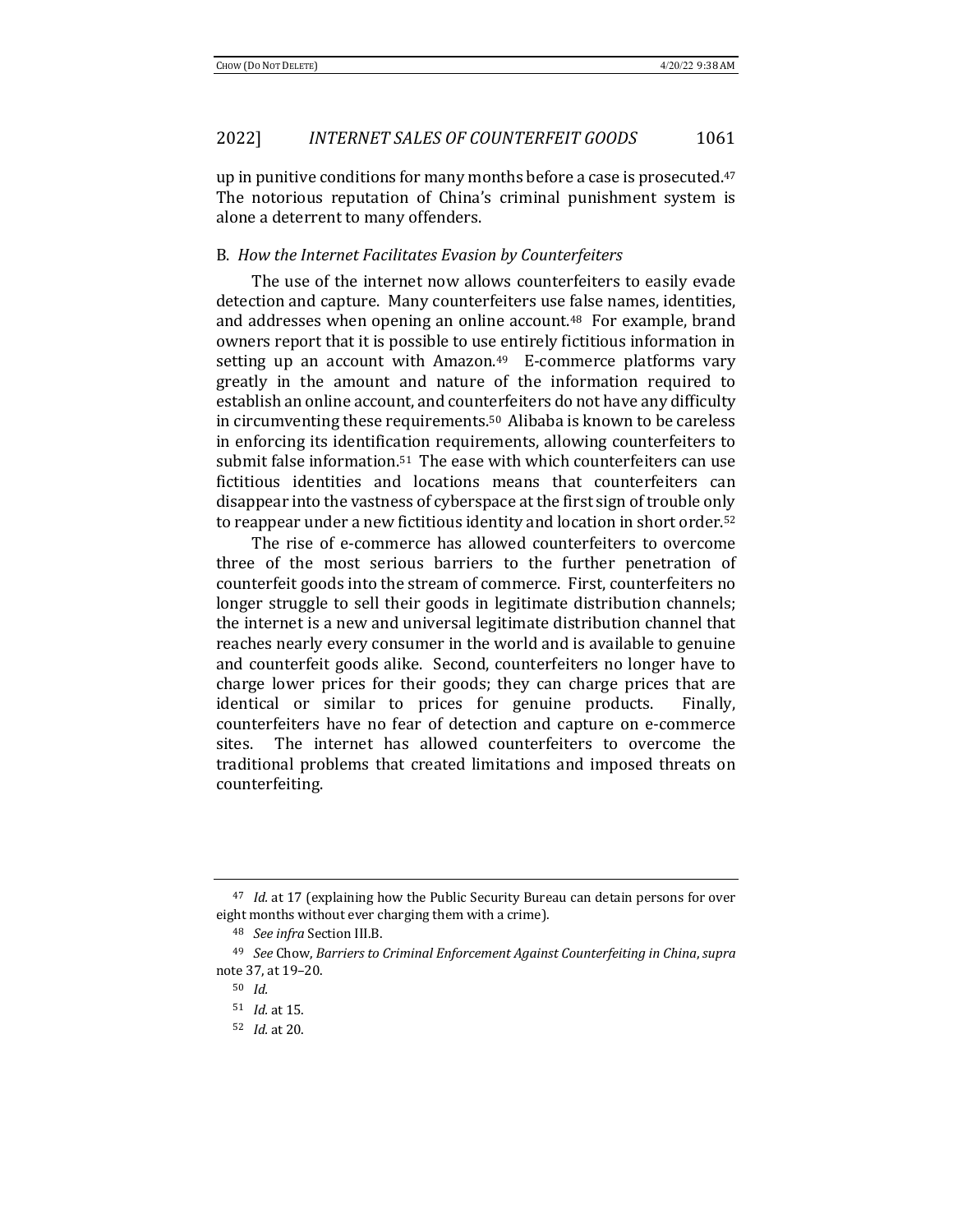III. LIABILITY OF E-COMMERCE SITES FOR SALES OF COUNTERFEIT GOODS

## A. The Framework Established by the Second Circuit in Tiffany

In *Tiffany* (NJ) Inc. v. eBay Inc.,<sup>53</sup> decided in 2010, the Second Circuit established the liability regime for e-commerce platforms for the sale of counterfeit goods.<sup>54</sup> Tiffany  $[N]$  Inc. and Tiffany Company (together "Tiffany") brought a lawsuit against eBay, the proprietor of an internetbased marketplace that sells goods through an auction system, for direct and contributory trademark infringement and other claims.<sup>55</sup> Tiffany is in the business of selling a high-end brand of jewelry.<sup>56</sup> Tiffany found that third party merchants were using eBay's website to sell counterfeit Tiffany merchandise.<sup>57</sup>

To deal with counterfeits, eBay implemented and administered a notice and take-down system that allowed brand owners to alert eBay of listings that infringed intellectual property rights.<sup>58</sup> Upon notification, eBay would remove such listings.<sup>59</sup> eBay expeditiously removed such listings after receiving the notifications, including those from Tiffany, often within twenty-four hours or less.<sup>60</sup> eBay also administered a "three strikes" policy that resulted in a merchant's online account being suspended if the merchant infringed intellectual property rights on three occasions. $61$  As part of its promotional activities, eBay also actively advertised and promoted premium brand jewelry products offered for sale on its websites, including Tiffany merchandise.62 

Tiffany argued that eBay's conduct of facilitating and advertising the sale of Tiffany branded goods, many of which turned out to be counterfeit, constituted both direct and indirect (otherwise known as

<sup>62</sup> *Id.* at 101.

<sup>53</sup> *See* Tiffany (NJ) Inc. v. eBay Inc., 600 F.3d 93 (2d Cir. 2010).

<sup>54</sup> *Id.* at 105-07.

<sup>55</sup> *Id.* at 96-97, 101, 103.

<sup>56</sup> *Id.* at 96. 

<sup>57</sup> *Id.* at 97.

<sup>&</sup>lt;sup>58</sup> *Id.* at 99. NTDs were first established as a safe harbor in the context of copyright by Section 512 of the Digital Millennium Copyright Act (DMCA).  $17 \text{ U.S.C.}$  § 512(g). The DMCA does not apply directly to trademarks, but the NTD model created by the DMCA has been widely adopted by e-commerce sites to also apply to trademark counterfeiting. *Tiffany* holds that NTDs also provide a safe harbor for trademark infringements. *Id.* at 106.

<sup>59</sup> *Tiffany*, 600 F.3d at 99.

<sup>60</sup> *Id.*

<sup>61</sup> *Id.* at 100.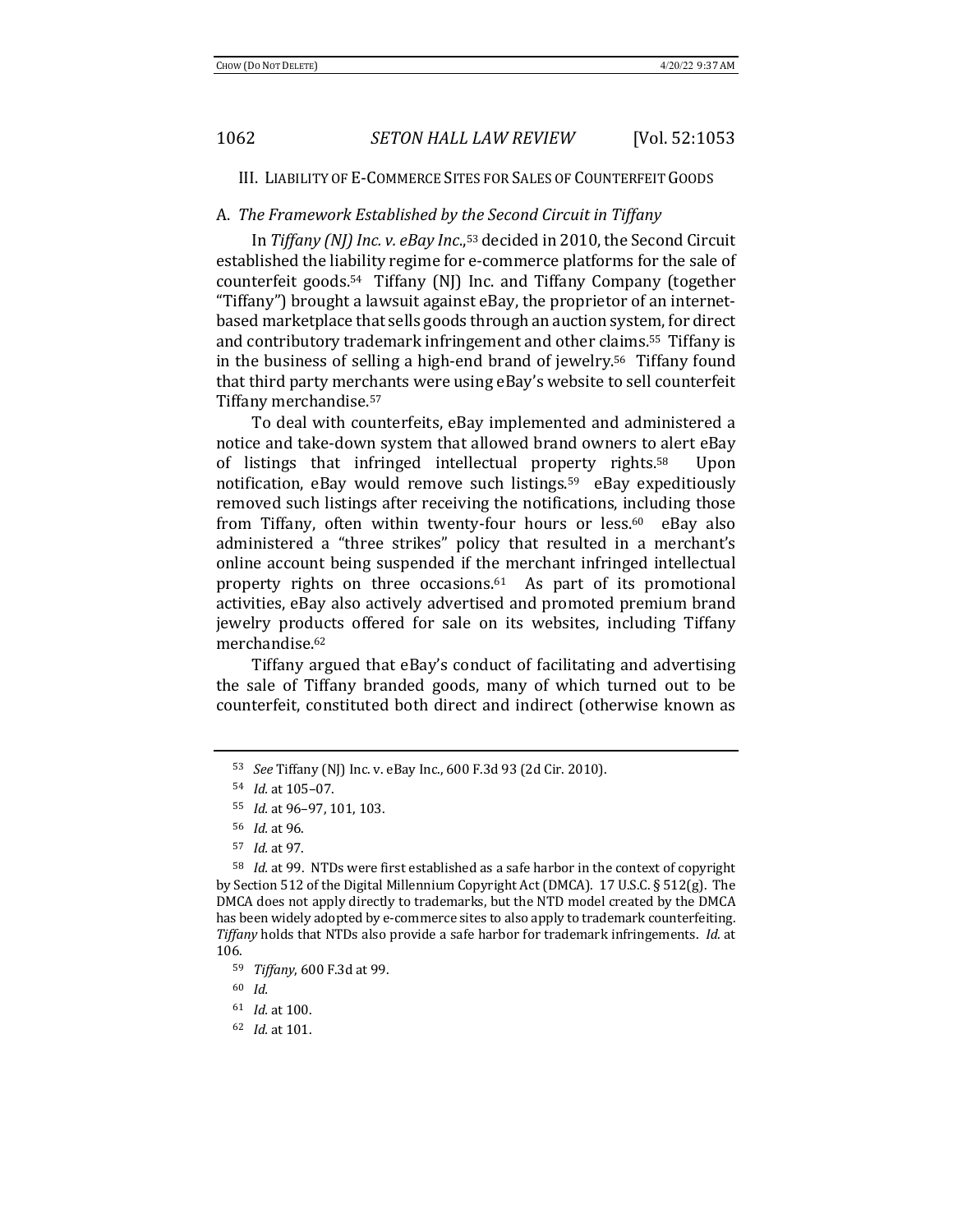secondary or contributory) infringement of Tiffany's trademarks.<sup>63</sup> Tiffany subsequently filed a lawsuit in federal district court in the Southern District of New York.<sup>64</sup> The district court ruled in favor of eBay on the trademark infringement issues.<sup>65</sup>

The Second Circuit affirmed the district court.<sup>66</sup> The Second Circuit first held that eBay was not directly liable for trademark infringement.<sup>67</sup> To recover for direct trademark infringement, the owner of a trademark registered with the U.S. Patent and Trademark Office must prove that a person or entity used the trademark without the owner's consent in violation of Section 32 of the Lanham Act.<sup>68</sup> Under the Lanham Act, Tiffany would have to show that eBay, not the third party merchants, used Tiffany's trademarks without its permission. Although eBay did use Tiffany's trademarks without Tiffany's permission, the Second Circuit found that eBay's use was a nominative fair use because eBay used the Tiffany trademarks to describe and identify the goods as those of Tiffany, the brand owner, rather than to mislead and confuse consumers, and thus the use was lawful.<sup>69</sup>

- 63 *Id.* at 101.
- <sup>64</sup> *Id.* at 96.
- <sup>65</sup> *Tiffany*, 600 F.3d at 101.
- 66 *Id.* at 114.
- 67 *Id.* at 103.
- $68$  Section 32 of the Lanham Act states in relevant part:

Any person who shall, without the consent of the registrant- (a) use in commerce any reproduction, counterfeit, copy, or colorable imitation of a registered mark in connection with the sale, offering for sale, distribution, or advertising of any goods or services on or in connection with which such use is likely to cause confusion, or to cause mistake, or to deceive ... shall be liable in a civil action by the registrant for the remedies hereinafter provided.

#### 15 U.S.C. § 1114(1)(a).

<sup>69</sup> See Tiffany, 600 F.3d at 103. A more complete statement of the doctrine of nominative fair use is that it allows "[a] defendant [to] use a plaintiff's trademark to identify the plaintiff's goods so long as there is no likelihood of confusion about the source of [the] defendant's product or the mark-holder's sponsorship or affiliation." Merck & Co. v. Mediplan Health Consulting, Inc., 425 F. Supp. 2d 402, 413 (S.D.N.Y. 2006). The doctrine of nominative fair use is often involved in comparative advertising. For example, suppose that Brand A Cola airs a television commercial with the slogan, "In a blind taste test, most consumers prefer the taste of Brand A Cola to the taste of Brand B Cola." The use by Brand A of the Brand B Cola trademark is done without the permission of the company that owns the Brand B trademark, but the use is permitted as a nominative fair use. The rationale is that the product (i.e., Brand B Cola) is not readily identifiable without the use of the trademark, and Brand A has done nothing to suggest that the Brand B has sponsored or endorsed the advertisement. *Cf. Tiffany*, 600 F.3d at 101.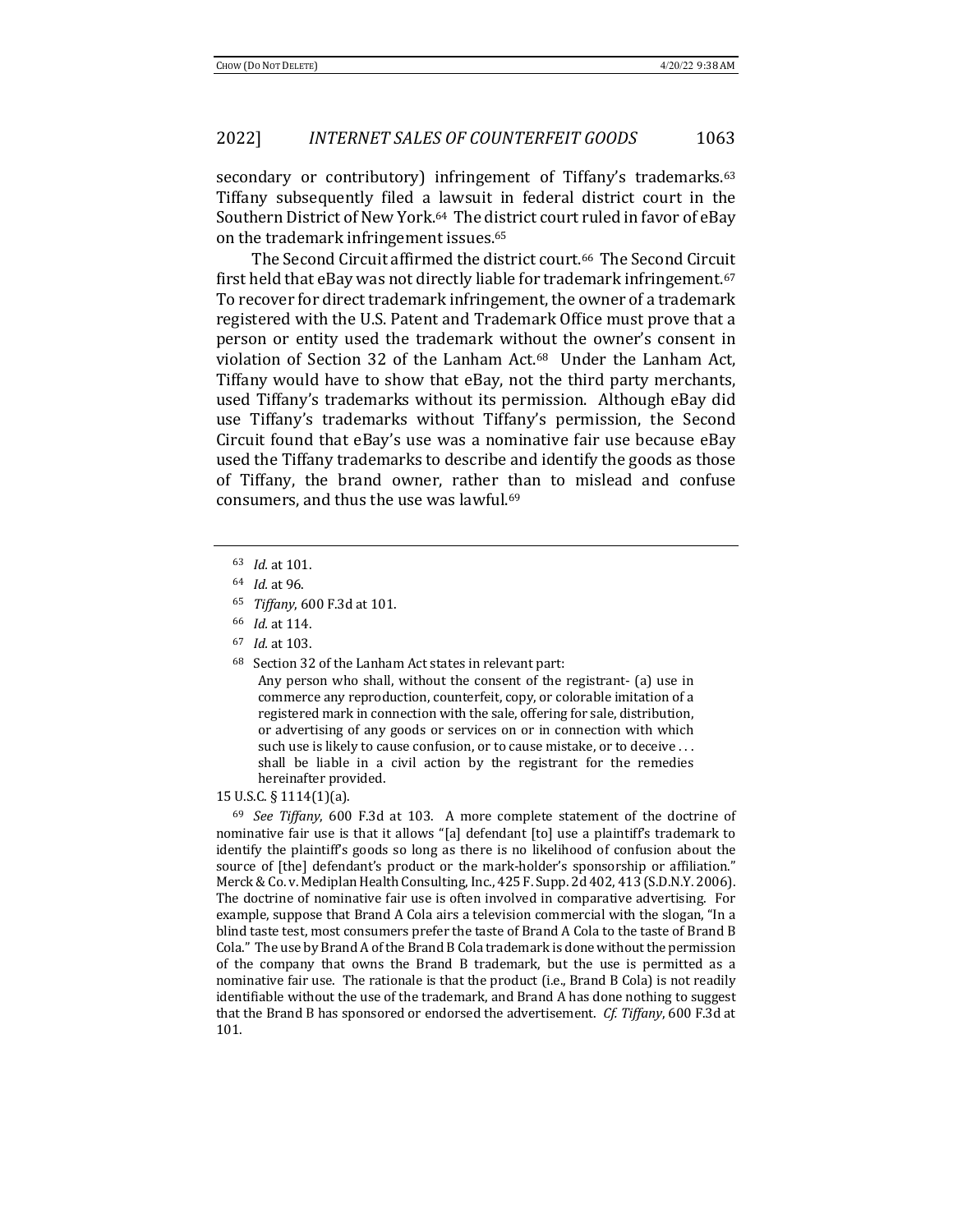On the issue of indirect or secondary trademark infringement by an e-commerce platform, the Second Circuit noted that this was an issue of first impression.<sup>70</sup> The U.S. Supreme Court first applied the common law doctrine of contributory liability for trademark infringement to manufacturers and distributors of products in 1982's *Inwood* Laboratories, Inc. v. Ives Laboratories, Inc.<sup>71</sup> In Tiffany, the Second Circuit extended the holding of *Inwood* for the first time to an online marketplace.<sup>72</sup> The Court of Appeals found that e-commerce platforms could be held liable for contributory trademark infringement "for culpably facilitating the infringing conduct of the counterfeiting vendors."73 The Second Circuit elaborated:

[T]here are two ways in which a [service provider] may become contributorily liable for the infringing conduct of another: first, if the service provider "intentionally induces another to infringe a trademark," and second, if the service provider "continues to supply its [service] to one whom it knows or has reason to know is engaging in trademark infringement."74 

Tiffany argued that eBay was liable under the second test for contributory infringement<sup>75</sup> and argued that eBay continued to supply its services to merchants of counterfeit Tiffany merchandise while knowing, or having reason to know, that the merchants were infringing Tiffany's trademarks.<sup>76</sup>

With respect to listings by merchants that were specifically flagged by Tiffany to eBay and later removed, the district court held, and the Second Circuit agreed, that eBay had no liability.<sup>77</sup> On appeal, Tiffany did not contest this ruling.<sup>78</sup> Tiffany argued, however, that eBay's general knowledge of ubiquitous Tiffany counterfeits for sale on its website, combined with eBay's continued service to merchants of counterfeits, created secondary liability:

Tiffany argued in the district court that eBay knew, or at least had reason to know, that counterfeit Tiffany goods were being sold ubiquitously on its website. As evidence, it pointed to,

<sup>70</sup> *See Tiffany*, 600 F.3d at 103.

<sup>71</sup> Inwood Lab'ys, Inc. v. Ives Lab'ys, Inc., 456 U.S. 844, 853-54 (1982).

<sup>72</sup> *See Tiffany*, 600 F.3d at 105-06.

<sup>73</sup> *Id.* at 104.

<sup>74</sup> *Id.* at 106 (quoting *Inwood*, 456 U.S. at 854).

<sup>75</sup> *Id.* 

<sup>76</sup> *Id.*

<sup>77</sup> *Id.*

<sup>78</sup> *Tiffany*, 600 F.3d at 106.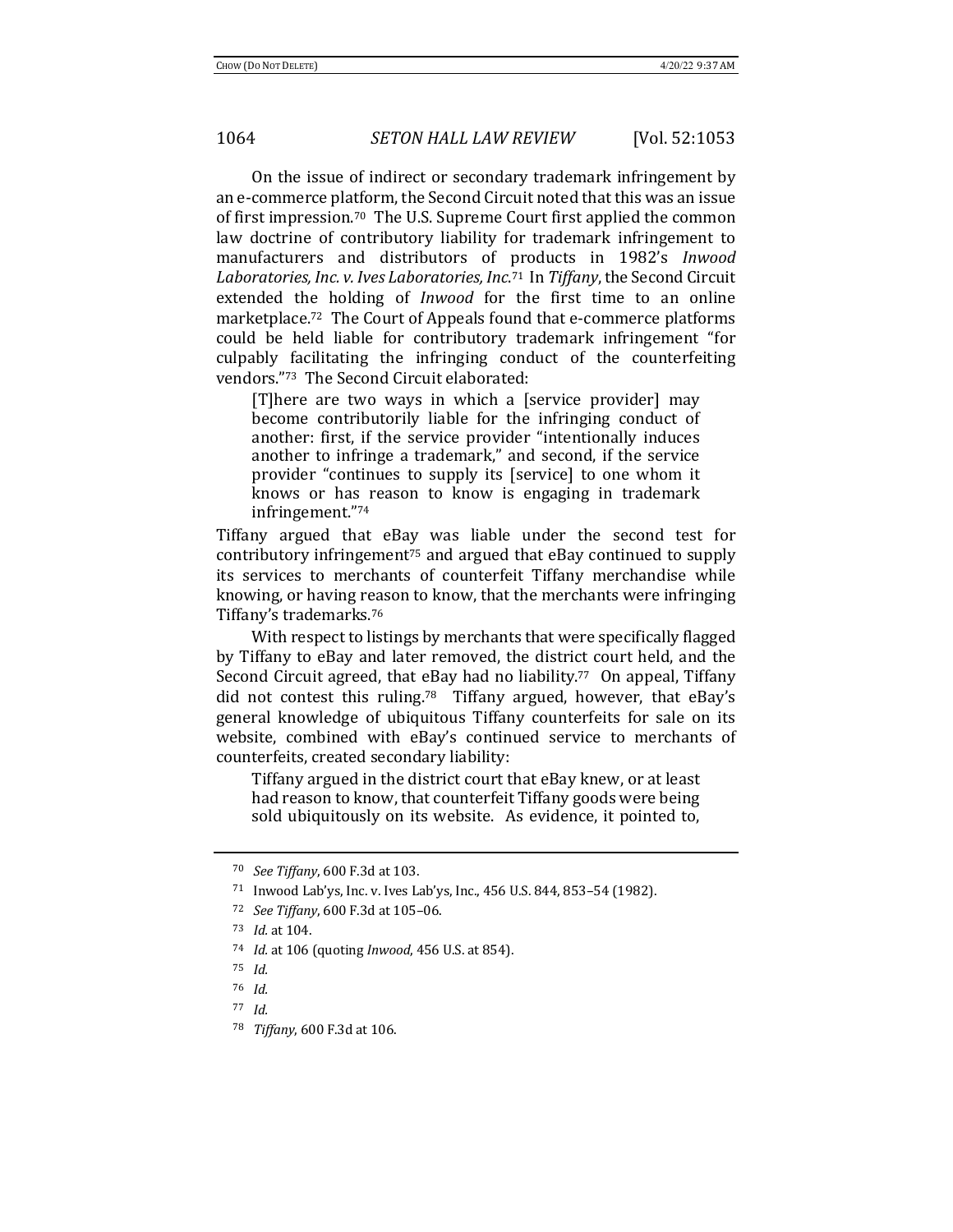*inter alia*, the demand letters it sent to eBay in 2003 and 2004, the results of its Buying Programs that it shared with eBay, the thousands of [notices] it filed with eBay alleging its good faith belief that certain listings were counterfeit, and the various complaints eBay received from buyers claiming that they had purchased one or more counterfeit Tiffany items through eBay's website. Tiffany argued that taken together, this evidence established eBay's knowledge of the widespread sale of counterfeit Tiffany products on its website. Tiffany urged that eBay be held contributorially [sic] liable on the basis that despite that knowledge, it continued to make its services available to infringing sellers.<sup>79</sup>

The Second Circuit rejected this argument.<sup>80</sup> The Court held that a generalized knowledge or a reason to know of general trademark infringement on eBay's sites was insufficient to establish eBay's contributory negligence.<sup>81</sup> The Court found that liability can only attach to particular knowledge of specific listings that are infringing or will infringe in the future.<sup>82</sup> Further, eBay was protected from liability when it removed the illegal listings after notification by the brand owner.<sup>83</sup>

*Tiffany* established the liability framework under which most brand owners now deal with counterfeit products sold on e-commerce platforms. Following this case, no general claims that counterfeits are found in any quantity, even if they are ubiquitous, on a website will lead to secondary liability. Websites like eBay have no general duty to police or monitor their sites for counterfeits and will not be held liable for failing to do so when *Tiffany* squarely places the burden of monitoring and detecting listings for counterfeit goods on the brand owner.

Only a claim that a particular listing sells counterfeits may result in liability.<sup>84</sup> If the e-commerce platform has set up a notice and take-down procedure and then removes the listing after the plaintiff has submitted a satisfactory notice, *Tiffany* establishes that the e-commerce site enjoys a safe harbor free from any secondary liability.<sup>85</sup>

85 *Id.* at 106-09.

<sup>79</sup> *Id.*

<sup>80</sup> *Id.* at 107-09.

<sup>81</sup> *Id.* at 107.

<sup>82</sup> *Id.*

<sup>83</sup> *Id.*

<sup>84</sup> *Tiffany*, 600 F.3d at 107.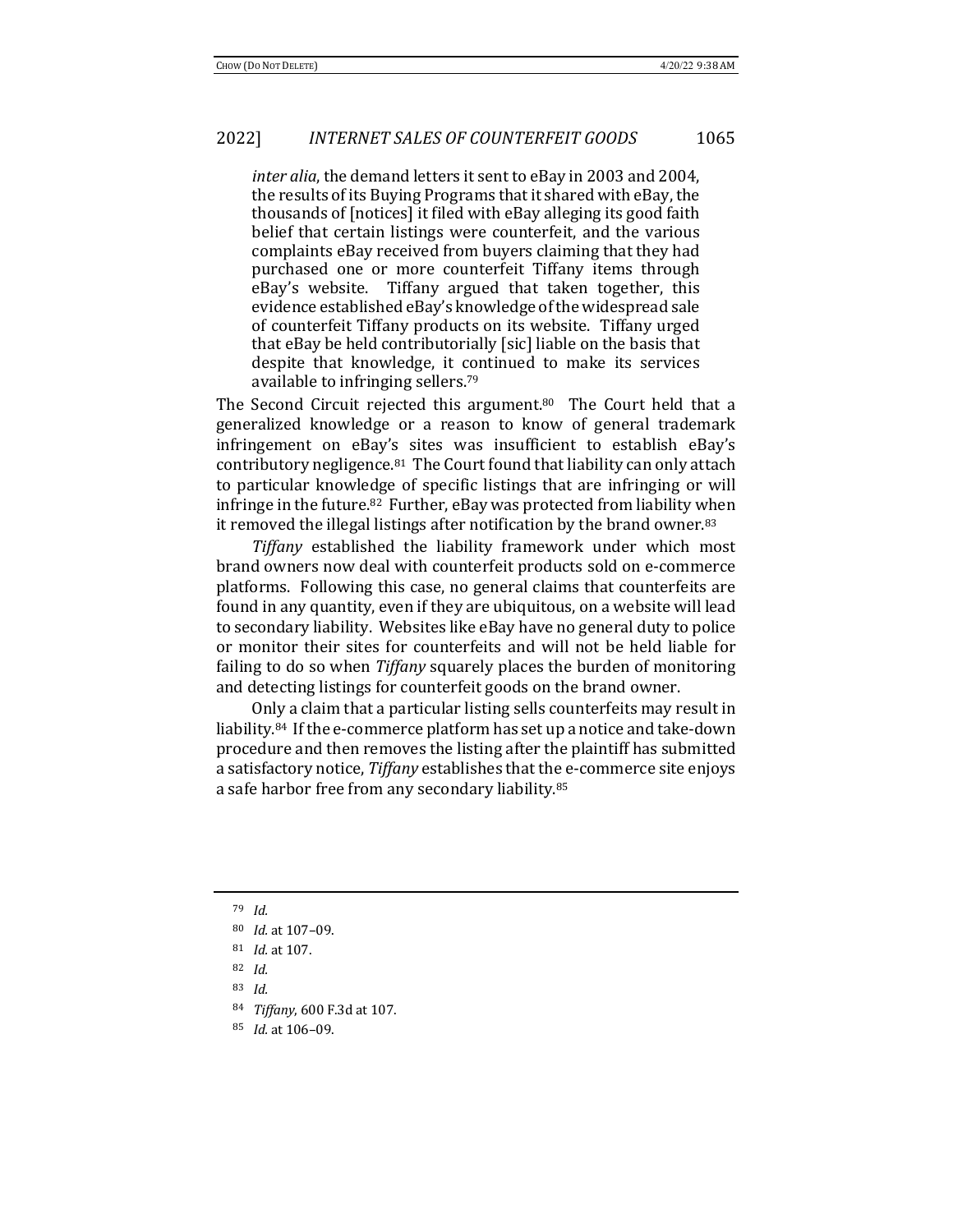#### B. *Brand Owners' Efforts After Tiffany*

After *Tiffany*, brand owners have focused their efforts on using, improving, and streamlining NTDs.<sup>86</sup> Brand owners have found that they encounter two different sets of problems when using NTDs as further explained below.

The first set of problems deals with what brand owners suspect are conflicts of interest on the part of e-commerce platforms that has resulted in half-hearted efforts to remove offending listings. Ecommerce sites, such as eBay, earn revenue from sales of products, including counterfeit products. $87$  Some brand owners believe that this economic incentive to make sales leads some e-commerce sites to tolerate the sale of counterfeit products and to be lax in policing their sites for them. $88$  Brand owners have made these accusations against popular e-commerce platforms such as Amazon,<sup>89</sup> but have singled out Alibaba's conduct as particularly egregious,<sup>90</sup> leading the U.S. government to place Alibaba on the Notorious Markets blacklist in

89 William Mauldin & Alex Leary, *U.S. Tags Amazon Sites as 'Notorious Markets*,' WALL ST. J. (Apr. 29, 2020, 5:43 PM), https://www.wsj.com/articles/u-s-puts-amazonforeign-websites-on-list-of-platforms-blamed-for-facilitating-piracy-11588172453 (U.S. accuses Amazon of tolerating counterfeits on its online platforms in foreign countries); see also David Pierson, *Extra Inventory. More Sales. Lower Prices. How Counterfeits Benefit Amazon*, L.A. TIMES (Sept. 28, 2018, 3:00 AM), https:// www.latimes.com/business/technology/la-fi-tn-amazon-counterfeits-20180928 story.html ("Not only has [Amazon] avoided any serious backlash for allowing the sale of fake goods, it's actually thrived from it, say more than two dozen brand owners, ecommerce consultants, attorneys, investigators and public policy experts.").

<sup>90</sup> Michael Schuman, *A Small Table Maker Takes on Alibaba's Flood of Fakes*, N.Y. TIMES (Mar. 18, 2017), https://www.nytimes.com/2017/03/18/business/alibaba-fakemerchandise-e-commerce.html (discussing the suspicions of many U.S. business that Alibaba tolerates counterfeits on its sites with one business owner stating, "[i]t just keeps going and going and going  $\dots$  It's like trying to pick weeds on a 70-acre farm"). One brand owner stated, "Alibaba's strategy has consistently been to provide lip service to supporting brand enforcement efforts, while doing as little as possible to impede the massive flow of counterfeit merchandise on its platforms." Letter from Lee S. Sporn, Senior Vice President, Bus. Affs., Michael Kors (USA), Inc., to Bob Barchiesi, President Int'l Anti-Counterfeiting Coal. (IACC), (Oct. 26, 2016), at 2.

<sup>&</sup>lt;sup>86</sup> Jeff Bercovici, *Small Businesses Say Amazon Has a Huge Counterfeiting Problem. This 'Shark Tank' Company Is Fighting Back*, INC. (Apr. 2019), https://www.inc.com/ magazine/201904/jeff-bercovici/amazon-fake-copycat-knockoff-products-smallbusiness.html.

<sup>87</sup> *Tiffany*, 600 F.3d at 97.

<sup>88</sup> *See* Gillian Wong, *Alibaba Disputes U.S. Group's Claim that It Tolerates Fake Goods* on Taobao, WALL ST. J. (Apr. 14, 2015, 1:23 AM), https://www.wsj.com/articles/alibabarebuts-u-s-groups-claim-it-tolerates-fake-goods-on-taobao-1428981233.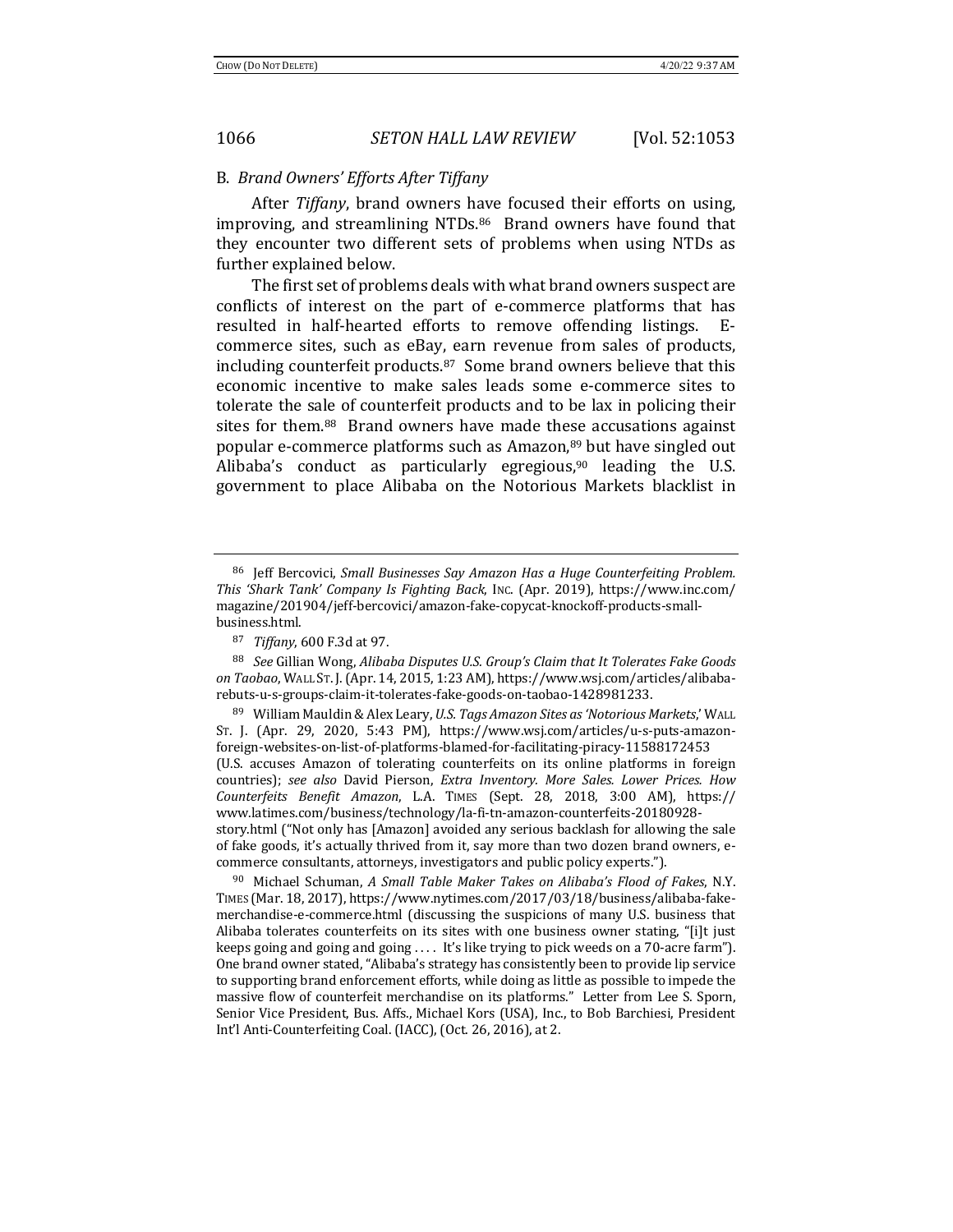$2011$ ,<sup>91</sup> 2014,<sup>92</sup> and each year from 2016-2020.<sup>93</sup> Brand owners can point to comments made in 2015 by Jack Ma, Alibaba's outspoken founder, as indicating a tolerance for the sale of counterfeits. In a speech at Alibaba's headquarters, Ma discussed the prevalence of counterfeits on the internet:

The problem is the fake products today are of better quality and better price than the real names. They are exactly the [same] factories, exactly the same raw materials but they do not use the names.<sup>94</sup>

Ma gave this speech to his assembled staff while he was still Alibaba's chief executive. One could have only concluded Ma believed counterfeits are superior to genuine goods and that he was endorsing their sale and consumption. Ma's comments ignited a firestorm of outrage among brand owners, leading one to label Alibaba as "our most dangerous and damaging adversary." $95$  In response to angry denunciations by brand owners, Ma subsequently walked back these

 $91$  The United States has repeatedly placed Alibaba on blacklists. Alibaba was first placed on the Out-of-Cycle Notorious Markets List in 2011. OFFICE OF U.S. TRADE REPRESENTATIVE, 2011 OUT-OF-CYCLE REVIEW OF NOTORIOUS MARKETS 3 (Dec. 20, 2011), https://ustr.gov/sites/default/files/uploads/gsp/speeches/reports/2011/Notorious %20Markets%20List%20FINAL.pdf (discussing Alibaba's subsidiary site Taobao.com).

<sup>92</sup> OFF. OF U.S. TRADE REPRESENTATIVE, 2014 OUT-OF-CYCLE NOTORIOUS MARKETS 8 (2015) https://ustr.gov/sites/default/files/2014%20Notorious%20Markets%20List%20- %20Published\_0.pdf (discussing Alibaba's subsidiary site Taobao.com).

<sup>93</sup> OFF. OF THE U.S. TRADE REPRESENTATIVE, 2016 OUT-OF-CYCLE REVIEW OF NOTORIOUS MARKETS 12 (2016), https://ustr.gov/sites/default/files/2016-Out-of-Cycle-Review-Notorious-Markets.pdf (Alibaba's subsidiary site Taobao.com; 2020 is the most current year for which statistics are available); OFF. OF THE U.S. TRADE REPRESENTATIVE, 2017 OUT-OF-CYCLE REVIEW OF NOTORIOUS MARKETS 20 (2017), https://ustr.gov/sites/default/files/ files/Press/Reports/2017%20Notorious%20Markets%20List%201.11.18.pdf 

<sup>(</sup>Taobao.com); OFF. OF THE U.S. TRADE REPRESENTATIVE, 2018 OUT-OF-CYCLE REVIEW OF NOTORIOUS MARKETS 26 (2018), https://ustr.gov/sites/default/files/2018 Notorious Markets\_List.pdf (Taobao.com); OFF. OF THE U.S. TRADE REPRESENTATIVE, 2019 OUT-OF-CYCLE REVIEW OF NOTORIOUS MARKETS 28 (2019), https://ustr.gov/sites/default/files/2019\_ Review\_of\_Notorious\_Markets\_for\_Counterfeiting\_and\_Piracy.pdf (Taobao.com); OFF. OF THE U.S. TRADE REPRESENTATIVE, 2020 REVIEW OF NOTORIOUS MARKETS FOR COUNTERFEITING AND PIRACY 31 (2020), https://ustr.gov/sites/default/files/files/Press/Releases/2020%20 Review%20of%20Notorious%20Markets%20for%20Counterfeiting%20and%20Pirac y%20(final).pdf (Taobao.com).

<sup>94</sup> Charles Clover, *Alibaba's Jack Ma Says Fakes Are Better than Originals*, FIN. TIMES (June 14, 2016), https://www.ft.com/content/6700d5cc-3209-11e6-ad39-3fee5ff e5b5b.

<sup>&</sup>lt;sup>95</sup> Eva Dou, *Jack Ma Says Fakes "Better Quality and Better Price than the Real Names*," WALL ST. J. (June 15, 2016, 3:06 AM), https://www.wsj.com/articles/BL-CJB-29327.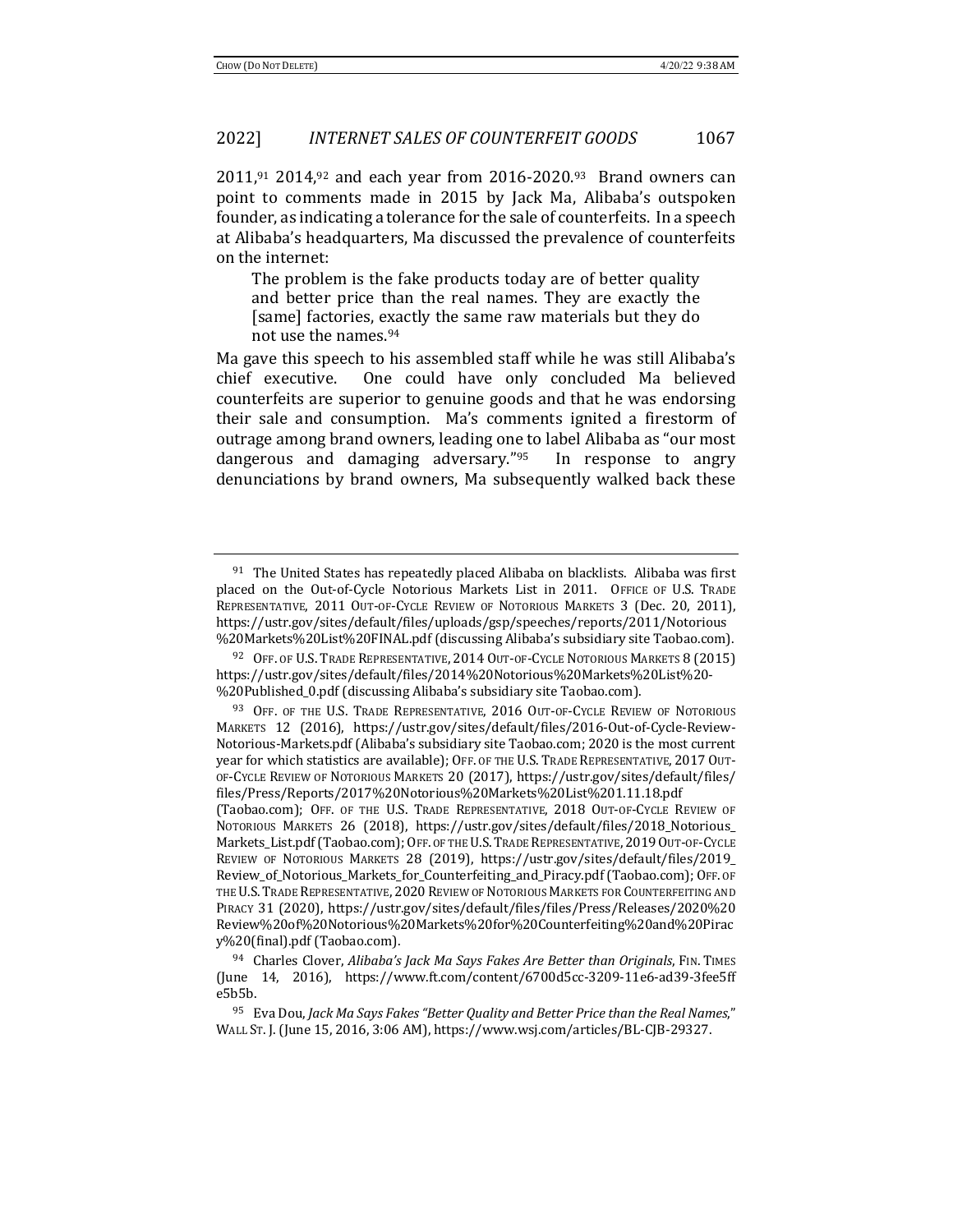remarks, but industry suspicions of Alibaba remain high.<sup>96</sup> For example, one study in September 2020 found that Alibaba's sites use algorithms that promote counterfeit goods. $97$ 

The second set of problems relates to the use of NTDs. Brand owners claim these procedures can be cumbersome, labyrinthine, and time consuming.<sup>98</sup> Completing some of these procedures can take months and can be costly.<sup>99</sup> For example, one NTD requires brand owners to place an order for the counterfeit goods, buy and receive the goods, test and verify that the goods are counterfeit, and then submit both the counterfeit and genuine goods with notices documenting these  $actions<sup>100</sup>$  Even if the brand owner spends the time and effort to successfully use the NTD, the notice will only result in a removal of the specific offending listing. On most e-commerce sites, the merchant enjoys a "three strikes" policy, *i.e.*, the merchant's online account is closed only after the merchant is caught three different times using an illegal listing.<sup>101</sup> As one brand owner lamented, using Alibaba's reporting system "can become expensive,  $\ldots$  can become frustrating, [and] ... can take time away from your sales, marketing and other creative endeavors." $102$  Brand owners also complain that even after complying with the time-consuming procedure, it can still lead to frustration for the brand owner due to the overwhelming scale of the

- 98 Bercovici, *supra* note 86.
- <sup>99</sup> Jiang, *supra* note 97.
- 100 *See* Bercovici, *supra* note 86.

<sup>&</sup>lt;sup>96</sup> Ma subsequently walked back these remarks, stating, "'Every fake product we sell, we are losing five customers'  $\dots$  'We are the victims of that. We never stop fighting.' Id. Ma also boasted that Alibaba was "the world's 'leading fighter of the counterfeits." *Id.* Despite Ma's assertions, Taobao.com, the e-commerce site of an Alibaba subsidiary, has been on the U.S. government's blacklist of notorious markets for the past five consecutive years. See supra note 93.

<sup>97</sup> Yaling Jiang, *Are Luxury Brands Losing the Battle Against Alibaba's Counterfeiters*, JING DAILY (Sept. 6, 2000), https://jingdaily.com/are-luxury-brands-losing-the-battleagainst-alibabas-counterfeiters/ (The Jing Daily article does not claim that the use of the algorithm to promote counterfeits is intentional and notes that Alibaba is making many efforts to scrub clean its dubious reputation.).

 $101$  Tiffany (NJ) Inc. v. eBay Inc., 600 F.3d 93, 100 (2d Cir. 2010) (describing eBay's three strikes policy). A three strikes approach is common among e-commerce sites. For Alibaba's three strikes policy, see ENFORCEMENT ACTIONS FOR INTELLECTUAL PROPERTY RIGHTS INFRINGEMENTS ON ALIBABA.COM, https://rule.alibaba.com/rule/detail/2043.html (last visited Feb. 27, 2022). Amazon has rejected a three strikes policy. Angela He et al., *Amazon's Anti-Counterfeit Effort Falls Short* (Sept. 11, 2020, 4:27 PM), https://www.law360.com/articles/1307710/amazon-s-anti-counterfeit-efforts-fallshort. 

<sup>102</sup> Schuman, *supra* note 90.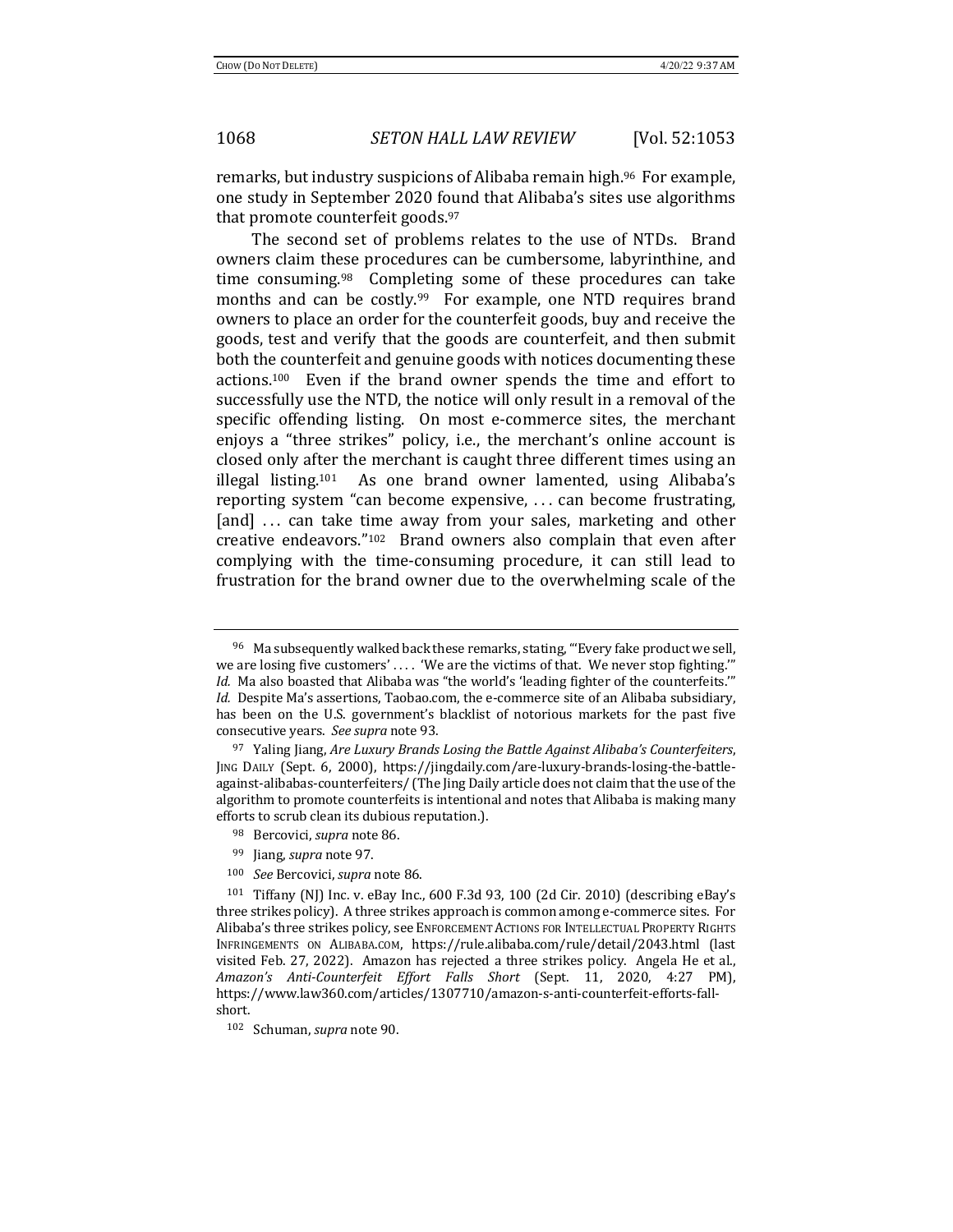problem.<sup>103</sup> Brand owners have summed up their experiences with the use of Amazon's NTDs as "a horror story"<sup>104</sup> and compared their use as being imprisoned in "Amazon purgatory."<sup>105</sup>

The response by brand owners to these obstacles posed by some NTDs has been to lobby e-commerce sites to simplify and streamline NTDs.<sup>106</sup> The basic goal of these efforts is to reduce the burdens for brand owners of both the time and cost investments in complying with NTDs. This approach, however, suffers from serious shortcomings.

First, the approach deals only with the listing on the e-commerce platform and does not address or reach the underlying problem of the merchant of counterfeit goods. The counterfeiter remains beyond the reach of the brand owner and the law and can continue its illegal activities with impunity even if its listing is removed. The counterfeit goods can find other channels to enter the stream of commerce and inflict harm on the brand owner. The brand owner is also relying entirely on the e-commerce site, even though brand owners have consistently expressed suspicions that e-commerce sites tolerate counterfeits because their sales also generate revenue.<sup>107</sup> Second, even if the brand owner succeeds in permanently barring a merchant under a "three strikes" policy, nothing prevents the counterfeiter from reappearing in short order on the same site under a new name, identity, and address.<sup>108</sup> Some brand owners refer to this process as a futile game of "Whac-A-Mole," in which the only result after a significant expenditure of time, money, and effort is that the counterfeiter simply creates a new virtual identity and is back in business quickly with little effort or expense.<sup>109</sup> The U.S. Department of Homeland Security highlighted this problem in a recent study of online counterfeiting:

Commenters also noted several disparities across e-commerce platforms. For example, among third-party marketplaces that control who may list products on their site for sale,

<sup>108</sup> Pierson, *supra* note 89 (noting that if "Amazon shutters one store for selling knockoffs, the owner often shifts operations to another").

 $109$  *Id.* 

<sup>&</sup>lt;sup>103</sup> *Id.* ("Although those [complaints filed with Alibaba] were successful, [the brand owner] quickly realized that the scale of the problem and the paperwork Alibaba required were too much for her to handle as a one-person business.").

<sup>104</sup> Bercovici, *supra* note 86.

<sup>&</sup>lt;sup>105</sup> *Id.* ("As horror stories go, the experience of trying to survive in Amazon's world is more Kafka than Lovecraft. Any reader of *The Trial* would recognize the labyrinthine bureaucracy, arbitrary rulings, and absurd contradictions, all under the weight of a faceless looming authority.").

<sup>106</sup> *Id.*

<sup>107</sup> *See* Clover, *supra* note 94.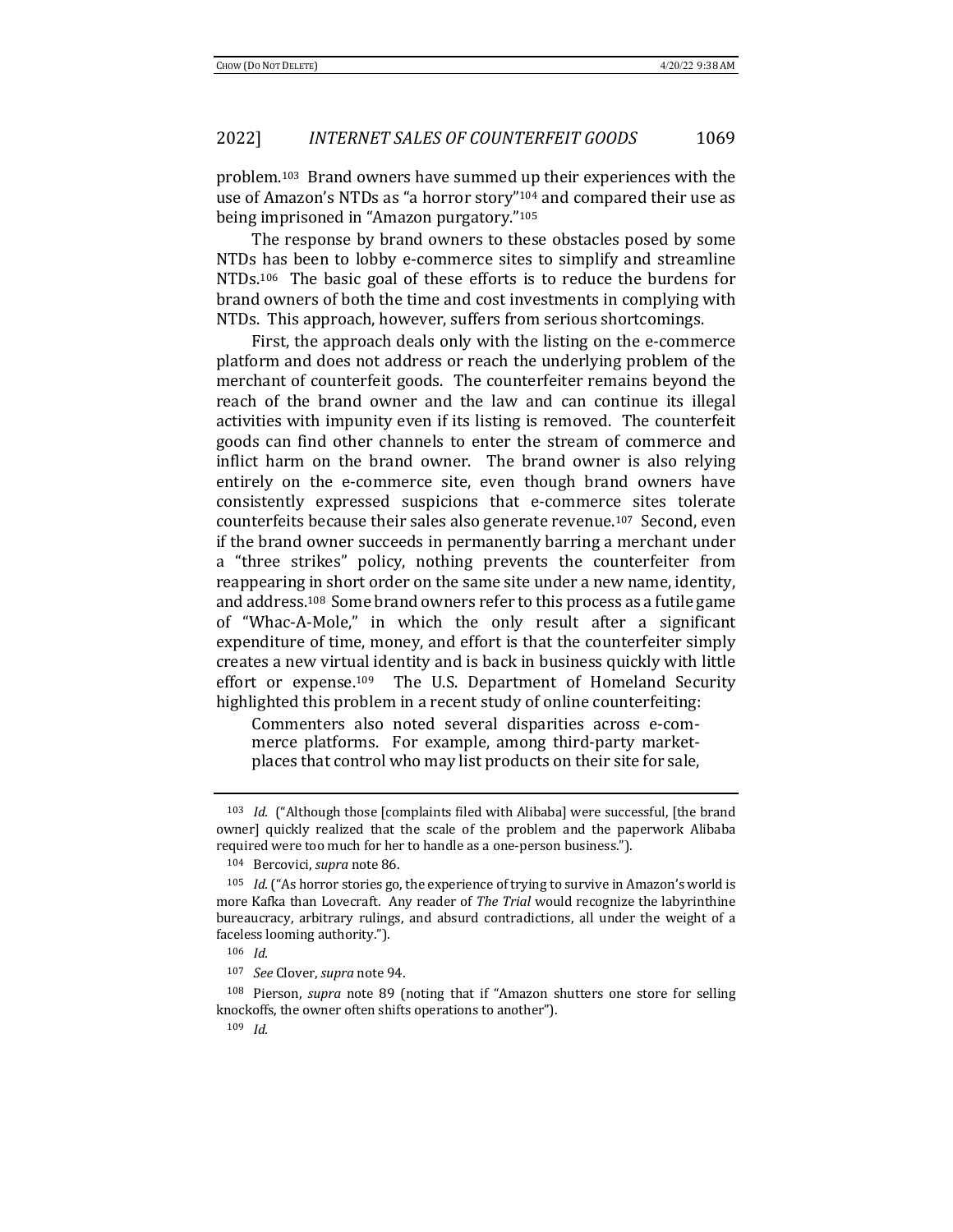some scrutinize their sellers much more than others. Some allow anyone to sell a product if they provide basic information about themselves, such as credit card and tax identity information. Others require more detailed information, such as an existing online presence, proof that the seller is a business entity and not an individual, and that the seller has established customer support.... A key underlying problem here is that on at least some e-commerce platforms, little identifying information is necessary for a counterfeiter to begin selling.110

Not only can the listing be posted using false information, but the counterfeiter can also process payments anonymously:

Counterfeiters have the ability to remain anonymous as virtually every aspect of the sales process can be performed using false or incomplete names.... Some online marketplaces are often lax in verifying that sellers are using valid contact details, and are hesitant to share this information with brand owners.111

E-commerce platforms may have an incentive to create identification requirements that are not onerous and difficult to satisfy because it would lead to more sellers on their sites, a greater volume of sales, and more revenue for the e-commerce platform. The problem with this approach is that it allows counterfeiters to get easy access to the ecommerce platform.

Clever counterfeiters in China find it easy to circumvent these listing requirements.<sup>112</sup> Providing false identifying information is an easy feat.<sup>113</sup> Even the more stringent requirements of some e-commerce platforms, such as requiring more detailed information about whether an entity is a business or an individual or whether the seller has customer support, can be easily fabricated by counterfeiters.<sup>114</sup> For example, brand owners who recently attempted to pursue counterfeiters on Amazon found that almost all of the sellers used false names and fictitious addresses in setting up their Amazon seller

<sup>110</sup> COMBATTING TRAFFICKING IN COUNTERFEIT GOODS, *supra* note 1, at 22, 25.

<sup>111</sup> INT'L TRADEMARK ASS'N, ADDRESSING THE SALE OF COUNTERFEITS ON THE INTERNET 7 (2017), https://www.inta.org/wp-content/uploads/public-files/advocacy/committeereports/Addressing\_the\_Sale\_of\_Counterfeits\_on\_the\_Internet\_021518.pdf.

<sup>&</sup>lt;sup>112</sup> Alana Semuels, *Amazon May Have a Counterfeit Problem*, ATLANTIC (Apr. 20, 2018), https://www.theatlantic.com/technology/archive/2018/04/amazon-may-have-acounterfeit-problem/558482/.

<sup>113</sup> *Id.*

<sup>114</sup> *See id.*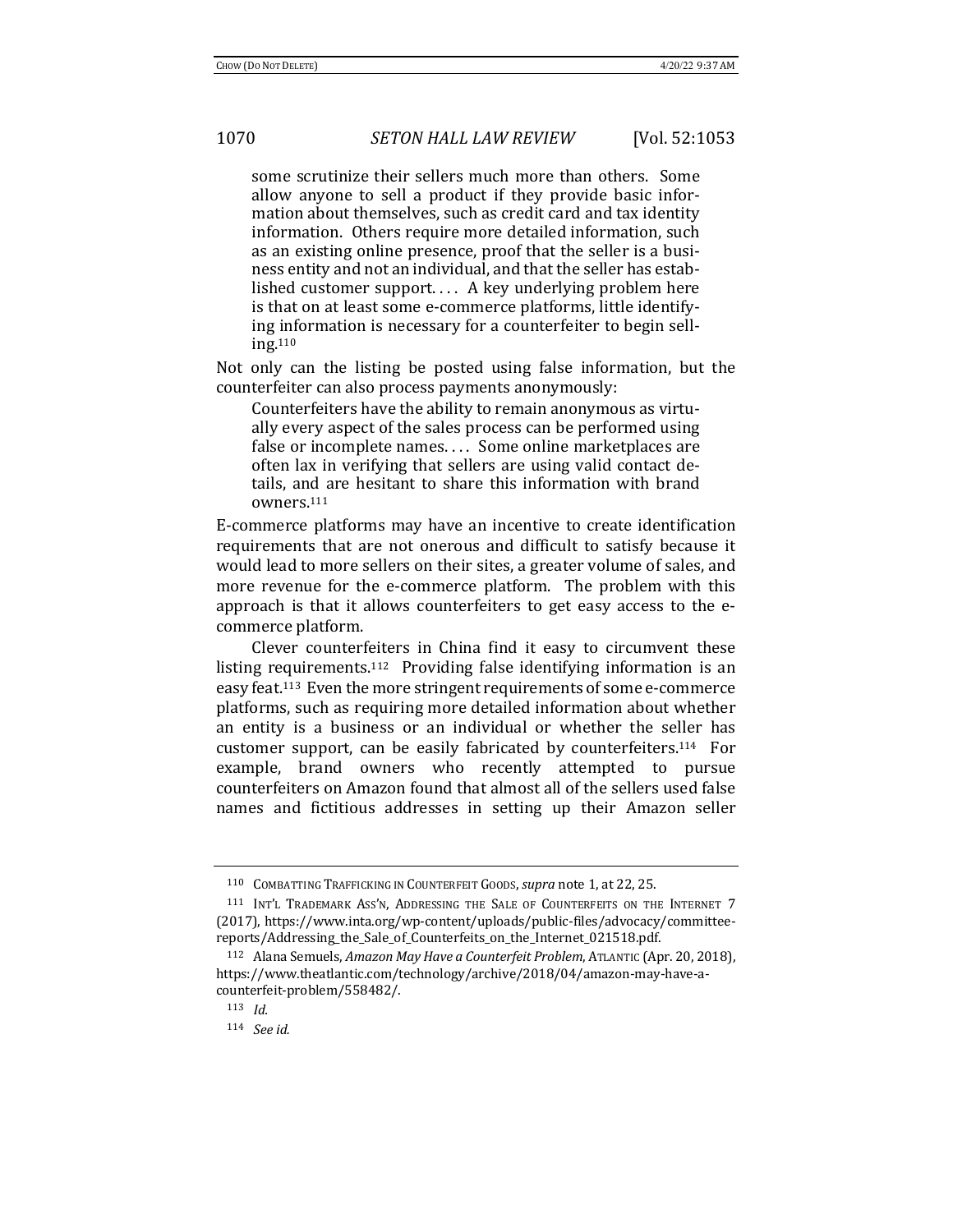accounts.<sup>115</sup> As one brand representative stated, "[t]he real problem is that it's possible to set up an Amazon account using totally fictitious information."116

The ease with which counterfeiters can obtain online accounts with e-commerce platforms using fabricated information is a glaring weakness of today's e-commerce marketplaces.<sup>117</sup> This weakness allows counterfeiters to easily circumvent identification requirements, disappear at the first sign of trouble, and reappear under a new name and identity. This weakness creates a never-ending cat and mouse game in which the counterfeiter has perpetual opportunities to reemerge on the same or different websites protected by the anonymity of the internet and the ability to escape detection by disappearing into the vastness of cyberspace. Even when brand owners endure the misery of using cumbersome NTDs to take down illegal listings, they find these efforts are futile to stem the tide of counterfeiting on e-commerce sites.118

#### IV. USING CHINA'S ELECTRONIC COMMERCE LAW AND RELATED LEGISLATION

While brand owners have concentrated their efforts on improving NTDs, to date brand owners have not, to this Author's knowledge, used China's recently enacted laws and regulations meant to control and limit counterfeiting on the internet. As China is the epicenter of counterfeiting, using China's relevant laws and regulations should create an effective deterrent to counterfeiting on the internet not only on Alibaba, China's largest e-commerce site, but also on Amazon and other U.S.-based sites that are being flooded by counterfeits originating in China.119

## A. *The PRC Electronic Commerce Law*

In 2019, China implemented the Electronic Commerce Law ("ECL") to strengthen government regulation of e-commerce.<sup>120</sup> The basic

<sup>120</sup> PRC Electronic Commerce Law (promulgated by the Standing Comm. Nat'l People's Cong., Aug. 31, 2018, effective Jan. 1, 2019), 2019 (China) [hereinafter ECL]; see *id.*, art. 1 ("In order to safeguard the legitimate rights and interests of all subjects

<sup>115</sup> *Id.*

<sup>116</sup> *Id.*

<sup>117</sup> *See* COMBATTING TRAFFICKING IN COUNTERFEIT GOODS, *supra* note 1, at 22.

<sup>118</sup> Bercovici, *supra* note 86.

<sup>119</sup> DEP'T OF HOMELAND SEC., COMBATTING TRAFFICKING IN COUNTERFEITING AND PIRATED Goops (2020), https://www.dhs.gov/sites/default/files/publications/20\_0124\_plcy counterfeit-pirated-goods-report\_01.pdf ("Counterfeit and pirated products come from many economies, with China appearing as the single largest producing market.").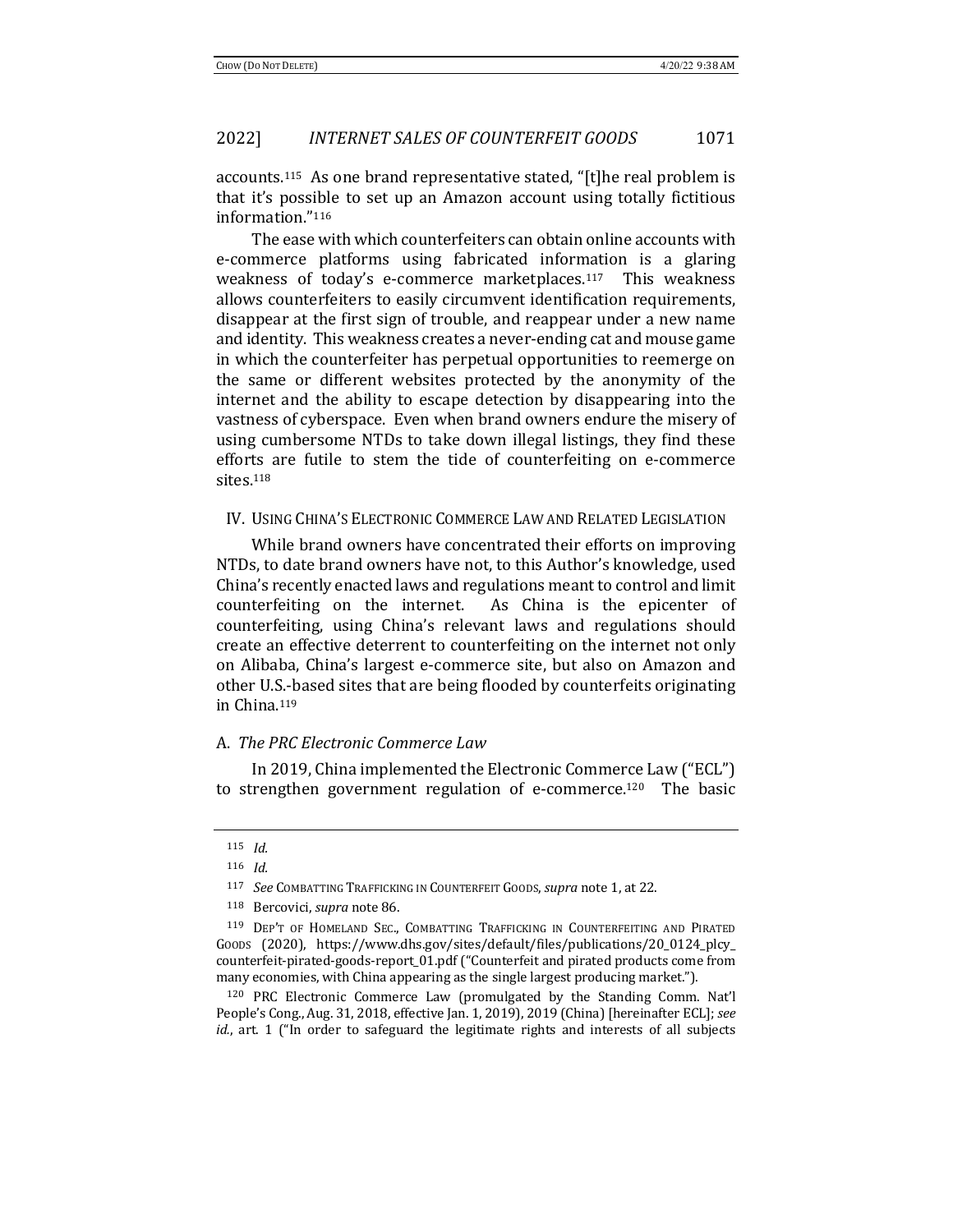approach of the ECL is to impose a strict and tightly regulated system of government supervised approval and registration requirements that must be satisfied before any merchant can be allowed to operate on any e-commerce platform.<sup>121</sup> The drafters of the ECL believed that the critical point in time is the point of entry to the e-commerce marketplace.<sup>122</sup> Therefore, they treat the point of entry as critical by imposing strict entry requirements, which has created an effective "choke point" to exclude vendors of counterfeit goods and other unscrupulous sellers.<sup>123</sup> The ECL, and other legal regulations, further discussed below, must also be viewed in the larger context of China's overall goal of closely monitoring and supervising every aspect of their industrial, commercial, and social spheres.<sup>124</sup> This overall effort is part of the Chinese Communist Party's recent efforts to strengthen its dominance and control over all aspects of Chinese society.<sup>125</sup> Today, China has an advanced and pervasive system of social controls that brand owners can use to their advantage in the fight against counterfeiting on the internet.<sup>126</sup>

involved in electronic commerce, regulate e-commerce practices, maintain the sound market order and foster the development of the e-commerce industry in a sustainable and healthy manner, the E-commerce Law of the People's Republic of China (hereinafter referred to as this "Law") is formulated."); art. 7 ("The State has developed a collaborative administration system that conforms to the characteristics of the ecommerce sector, and pushes for forming a governance framework for the e-commerce market within which related departments, industrial organizations for the e- commerce industry, e-commerce operators and consumers join to govern this market.").

- 121 *Id.* ch. II, arts. 9-25.
- 122 *Id.* arts. 10, 12.
- 123 *See, e.g., id.* arts. 10, 12, 15.

124 Anna Mitchell & Larry Diamond, *China's Surveillance State Should Scare Everyone*, ATLANTIC (Feb. 2, 2018), https://www.theatlantic.com/international/archive/2018/ 02/china-surveillance/552203/.

125 Liza Lin, *China Targets News Media in Xi Jinping's Campaign to Expand Communist* Party Control, WALL ST. J. (Oct. 12, 2021, 11:55 AM), https://www.wsj.com/articles/ china-targets-news-media-in-xi-jinpings-campaign-to-expand-communist-partycontrol-11634054123.

 $126$  China has been particularly focused on closely monitoring the activities of areas in western China inhabited by Uyghurs, an ethnic minority, and has created what some have called a twenty-first century perfect police state to suppress resistance. Sebastian Strangio, *Geoffrey Cain on Xinjiang's Perfect Police State*, DIPLOMAT (Aug. 24, 2021), https://thediplomat.com/2021/08/geoffrey-cain-on-xinjiangs-perfect-police-state/ (stating that "every person in Xinjiang is documented down to their genetic makeup, the sound of their voice, and whether they enter their homes through the front or back door"). As part of the Communist Party's expanded control, China recently implemented a "social credit system" that creates moral rankings of behaviors of its entire population, companies, and government organizations. Bad habits, such as having too much debt, can result in a lower score in the social ranking system, resulting in sanctions, such as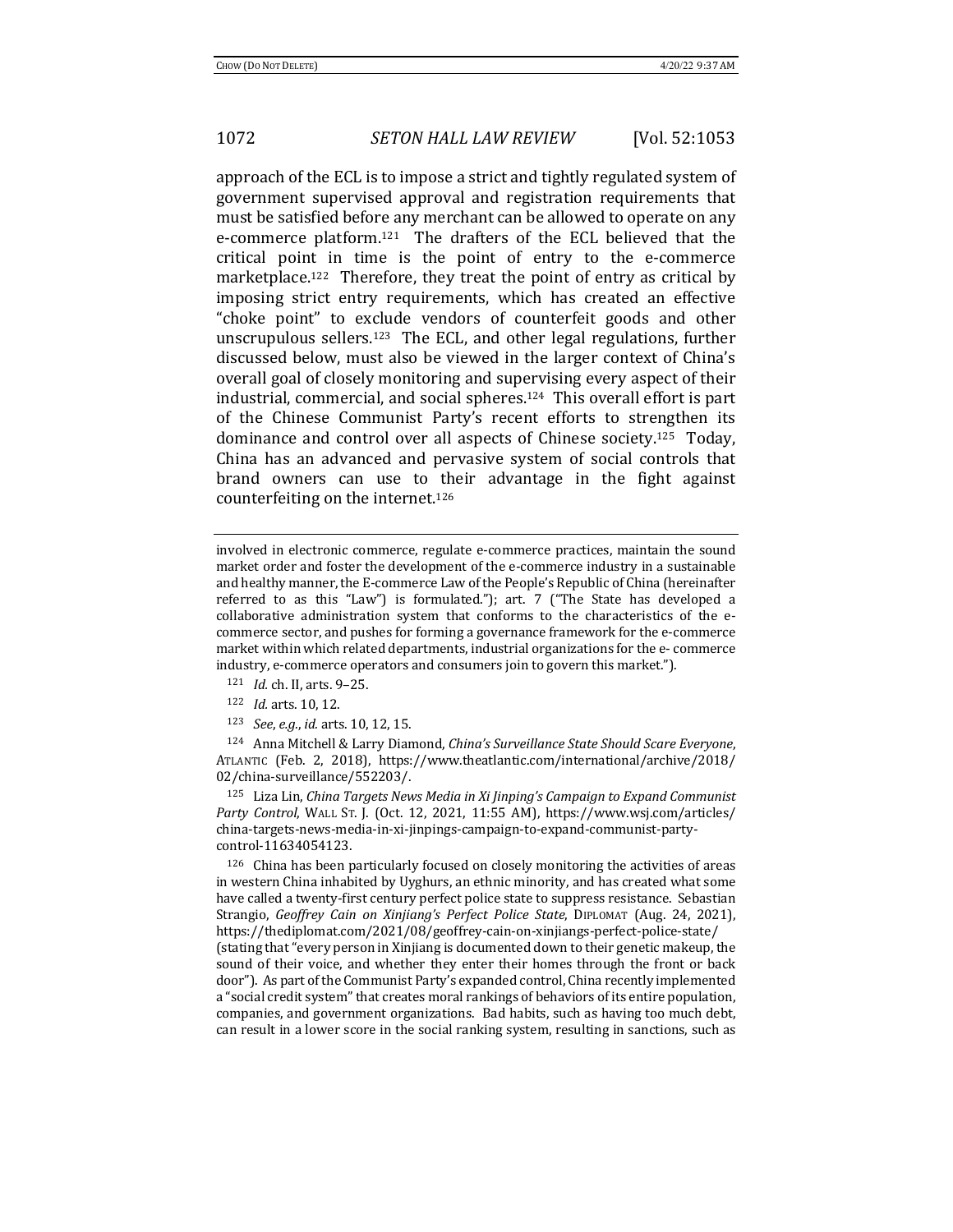The ECL applies to all natural or legal persons who are "ecommerce operators," i.e., persons or entities that use the internet or ecommerce to sell goods or services.<sup>127</sup> Article 2 of the ECL further provides that "'e-commerce' refers to business activities conducted on an information network, such as the Internet, to sell commodities or offer services." $128$  ECL Articles 10, 15 and 27 set forth certain registration requirements:

#### Article 10

E-commerce operators shall register themselves as market subjects according to the law  $\ldots$  [except for] odd smallamount transaction activities that do not require any license under the law, and other circumstances under which no registration is required under laws and administrative regulations.129

### Article 12

Where business activities conducted by e-commerce operators are subject to the relevant administrative approval as required under the law, they shall obtain the administrative license in accordance with the law.<sup>130</sup>

Article 27

An operator of an e-commerce platform shall require business operators that apply to sell commodities or provide services on its platform to submit truthful information, including the identity, address, contact and administrative license, verify and register such information, establish registration archives, and have them verified and updated regularly.<sup>131</sup>

These provisions require all e-commerce business operators (i.e., vendors who sells products on e-commerce sites) to obtain administrative licenses and submit the licenses and other truthful

being banned from airline travel. Katie Canales, *China's 'Social Credit' System Ranks* Citizens and Punishes Them with Throttled Internet Speeds and Flight Bans if the *Communist Party Deems Them Untrustworthy*, Bus. Insider (Dec. 24, 2021, 11:00 AM), https://www.businessinsider.com/china-social-credit-system-punishments-andrewards-explained-2018-4.

<sup>127</sup> ECL, *supra* note 120, art. 9.

<sup>128</sup> *Id.* art. 2.

 $129$  *Id.* art. 10. Also excepted are "individuals selling self-produced agricultural and sideline products, or family handicrafts, individuals taking advantage of their own skills to engage in labor activities for the convenience of people." Id.

<sup>130</sup> *Id.* art. 12.

<sup>131</sup> *Id.* art. 27.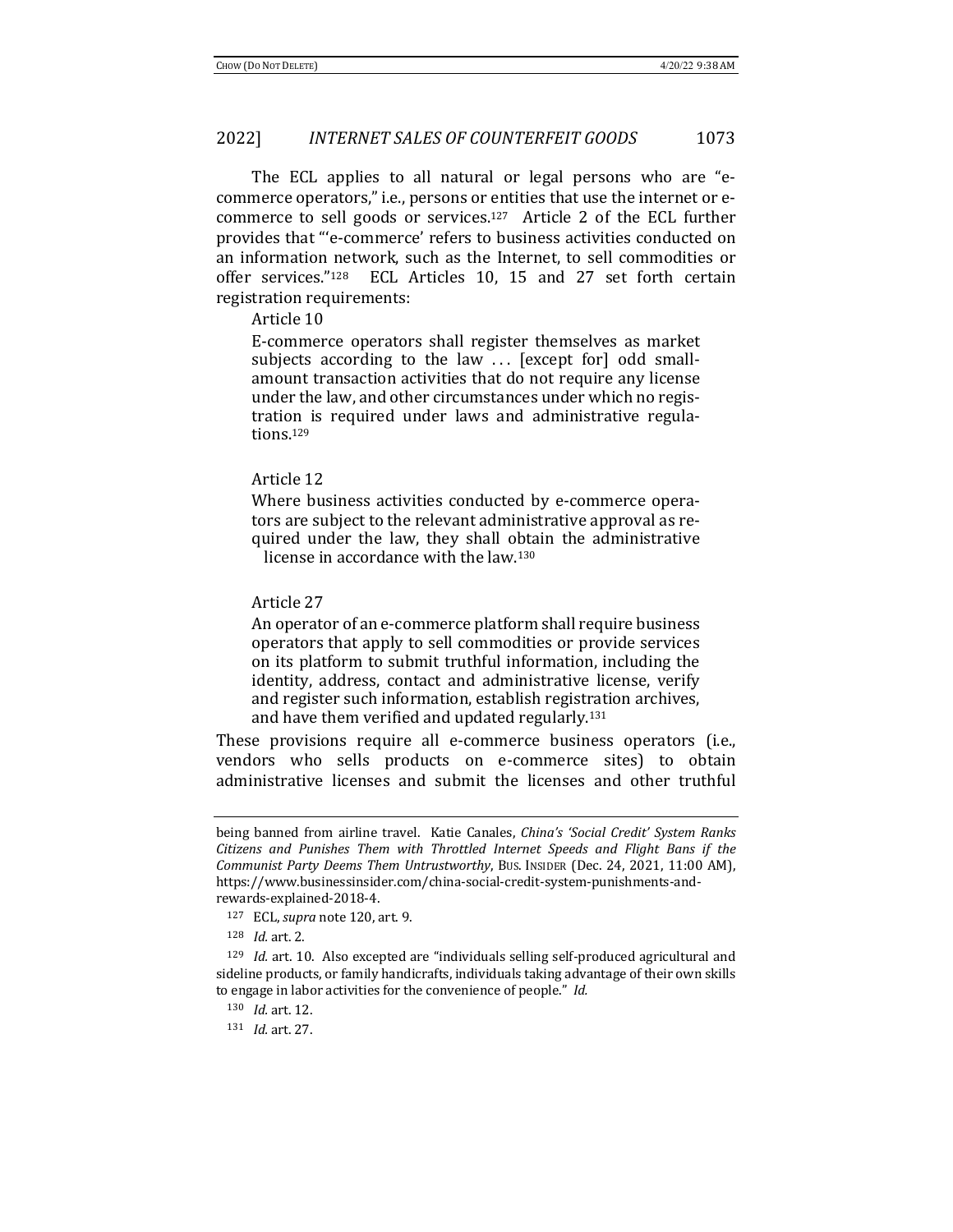information to the operator of an e-commerce platform, such as Alibaba. These conditions must be satisfied before the business operator can lawfully sell goods or services through the e-commerce platform. Article 15 of the ECL also requires that the business operator display its business license on its homepage:

Any e-commerce operator shall always have information about its own business license, the administrative license issues for its business, and its status as a party that is not required to register itself as a market subject according to the provisions of Article 10 herein, or the link to a webpage with such information, published in a prominent position on its homepage.132

## B. *Business License*

The reference in ECL Articles 10 and 15 to administrative approval refers to matters governed by the Administrative Regulations of the PRC on the Registration of Enterprise Legal Persons ("AREP"). The AREP was most recently revised in 2016.<sup>133</sup> Article 3 of the AREP provides:

When an application for the registration of enterprise legal person status has been examined and granted by the competent authority for the registration of enterprise legal persons, the applicant shall obtain a Business License for Enterprise Legal Person and a legal person status, and its lawful rights and interest shall be protected by the law. $134$ 

The "competent authorities" in charge of the registration mentioned in AREP Article 3, is the State Administration of Market Regulation ("SAMR") at the central level, and the Administrations of Market Regulation  $("AMRs")$  at the local level.<sup>135</sup> Until recently, the SAMR was known as the State Administration of Industry and Commerce ("SAIC") and the local entities were known as AICs.<sup>136</sup> The role of the SAMR is to regulate and promote commercial activity within China's internal

<sup>132</sup> *Id.* art. 15.

<sup>133</sup> Regulations of the People's Republic of China on the Administration of the Registration of Enterprise Legal Persons (promulgated by the State Council, Jan. 8, 2011, effective Feb. 6, 2016) CLI.2.267123(EN) [hereinafter AREP].

<sup>134</sup> AREP, *supra* note 133, art. 3.

 $135$  The official website of the "SAMR" is available at https://www.samr.gov.cn/. The site is written in the Chinese language with no official English translation available.

<sup>136</sup> Interview with Wu Zhenguo, Dir. Gen., Anti-Monopoly Bureau of the State Administration for Market Regulation (SAMR), People's Republic of China (May 2021). *See* Jingyuan Mao, *Competition Law in China: A Law and Economics Perspective* 168–72 (2020); Chow, *Barriers to Criminal Enforcement Against Counterfeiting in China, supra* note 37, at 8.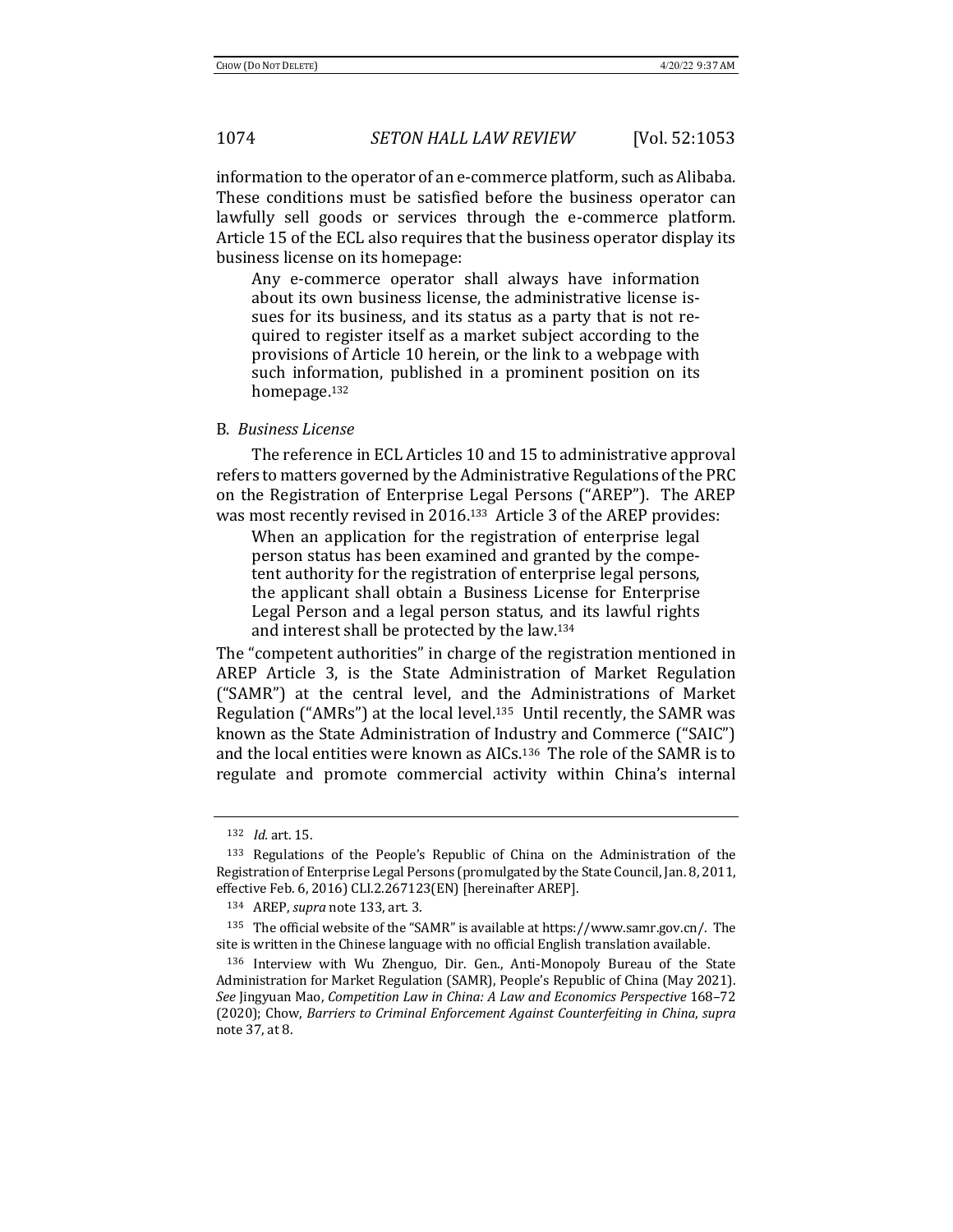market.<sup>137</sup> One SAMR's major tasks is to create and administer a registration system for trademarks.<sup>138</sup> Under PRC law, the SAMR is the entity charged with the primary role of protecting trademarks, $^{139}$  as well as a gatekeeper for all business entities that wish to lawfully operate in China's internal market.<sup>140</sup> Under Article 3 of the AREP and Article 212 of the PRC Company Law, no business entity without a business license issued by the ARMs can lawfully operate.<sup>141</sup>

#### C. *Deterrence Created by ECL and AREP*

To obtain a business license, AREP requires that the applicant satisfy a review and approval process by the ARMs.<sup>142</sup> At the end of the process, if all requirements are met, the ARMs will issue the business license.<sup>143</sup> As a basic requirement, the applicant must submit a certificate of approval for the business entity by the department in charge of the industrial sector.<sup>144</sup> China divides all industrial sectors of the economy into vertical sectors under the control of a supervisory

<sup>137</sup> U.S.-CHINA BUS. COUNCIL [USCBC], *State Administration for Market Regulation*, at 1 (May 2021), https://www.uschina.org/sites/default/files/samr\_organization\_ chart.pdf.

<sup>138</sup> Trademark Law of the People's Republic of China (promulgated by the Standing Comm. Nat'l People's Cong, Apr. 23, 2019, effective Nov. 11, 2019), art. 2, 2019. Article 2 refers to the administrative authority as the administration department for industry and commerce ("AICs"), but the AICs have been replaced by the AMRs. For administration by the AMRs, see ch. III, arts. 28-38.

<sup>139</sup> *See id.* art. 2. 

<sup>140</sup> *See* U.S.-CHINA BUS. COUNCIL, *supra* note 137.

<sup>&</sup>lt;sup>141</sup> AREP, *supra* note 133, art. 16 ("Where an entity files an application for registration for the commencement of business as an enterprise legal person, upon being approved and registered by the competent registration authority and granted a Business License  $\dots$  the enterprise is established."); Company Law (promulgated by the by the Standing Comm. Nat'l People's Cong., Dec. 29, 1993, rev'd Oct. 26, 2018), art. 7, 2018 P.R.C. Laws (China) ("Company registration authorities shall issue business licenses of companies to the companies established under the law. The date of issuance of a business license for a company shall be the date of establishment of the company."). See also Marteen Beekers, *How to Verify a China Business License in* 5 Steps, CHINATRADEBLOG (Jan. 11, 2019), https://chinatradeblog.org/china-businesslicense-verification/ ("Each business license ... is an official certificate, that proves that a Chinese company has been registered with the authorities and operates legally"). The "competent authorities in charge of company registration are the AICs, see AREP Art. 4, now replaced by the ARMs. See Chow, Barriers to Criminal *Enforcement Against Counterfeiting in China*, *supra* note 37. 

<sup>&</sup>lt;sup>142</sup> AREP, *supra* note 133, art. 3. The "competent authority" is now the ARMs, which has replaced the AICs.

<sup>143</sup> AREP, *supra* note 133, art. 16.

<sup>144</sup> DANIEL C.K. CHOW, THE LEGAL SYSTEM OF THE PEOPLE'S REPUBLIC OF CHINA IN A NUTSHELL 381 (2d ed. 2009).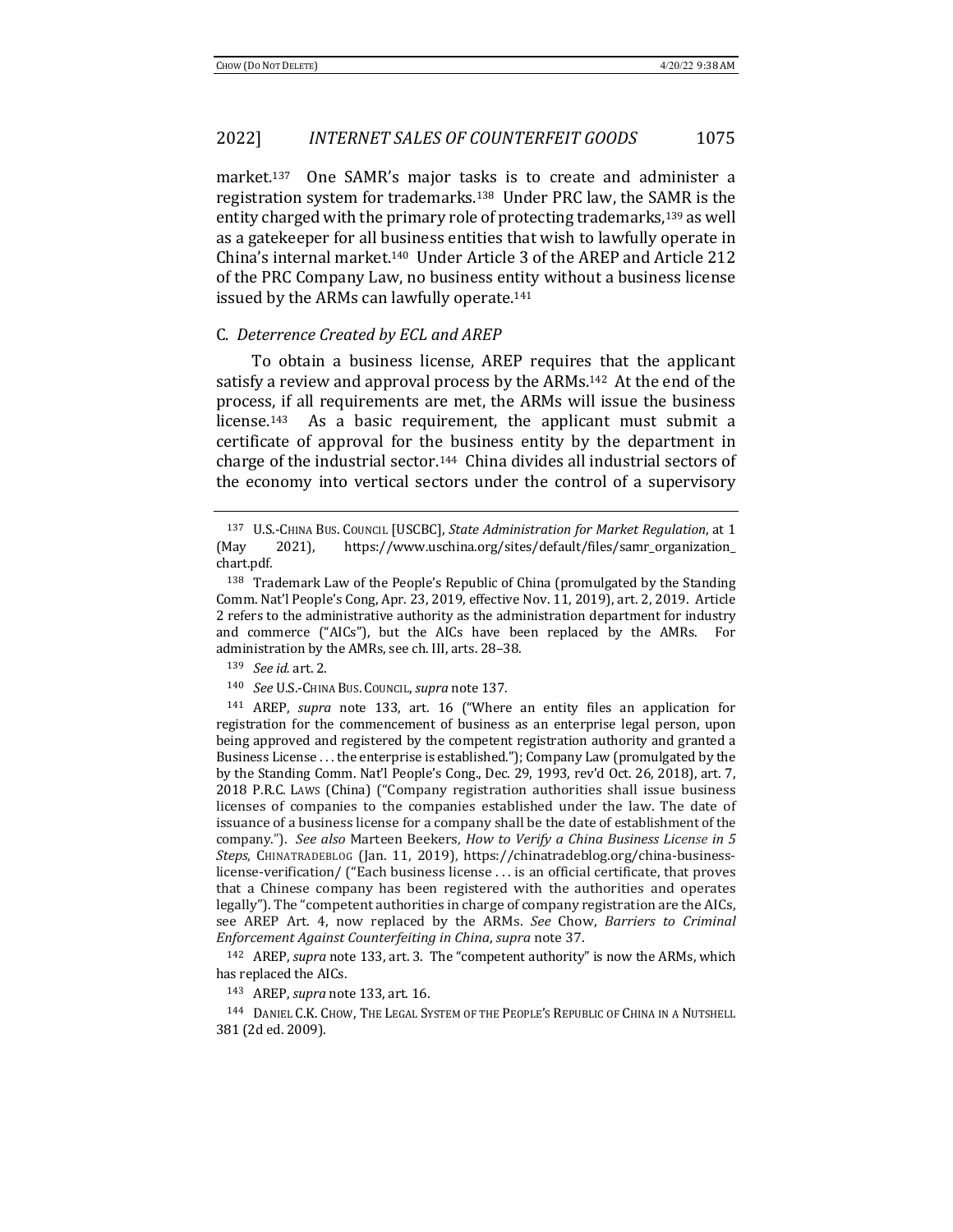authority.<sup>145</sup> For example, a business entity that wishes to establish a factory to manufacture laundry detergent must first submit an economic feasibility study to obtain permission from the Ministry of Light Industry or its local counterpart.<sup>146</sup> Only after a certificate of approval from the supervisory authority for a particular industry sector has been obtained can the applicant then obtain a business license from the ARMs.<sup>147</sup>

The provisions of the AREP set forth in detail the documents that must be submitted to obtain a business license. In addition to the certificate of approval from the applicant's supervisory authority, the applicant must submit its articles of association, a certificate of creditworthiness, a verification of capital, a certificate of the identity of the legal representative of the enterprise, and a certificate of a right to use its domicile and place of business.<sup>148</sup> A vendor of trademarked goods must submit a trademark registration or a licensing agreement as proof of its lawful authority to use the trademark to sell the goods.<sup>149</sup> This last requirement should deter many counterfeiters from obtaining business licenses from the ARMs.<sup>150</sup>

<sup>145</sup> *Id.*

 $146$  Economic feasibility means that the enterprise will have enough assets and personnel to achieve its purposed goals. See AREP, *supra* note 133, art. 7 ("Any entity that applies to be registered as an enterprise legal person must satisfy the following requirements ... the entity has funds and employees in conformity with State regulations and in line with its scale of production, operation, or service.").

<sup>&</sup>lt;sup>147</sup> *Id.* art. 15(2) (requiring document of approval from supervisory authority).

<sup>148</sup> *Id.* art. 15.

<sup>149</sup> *Id.* ("other relevant documents and certificates").

 $150$  Counterfeiters, however, can work around this rule. A business entity might have a trademark certificate for one product but, once it receives a business license and opens an account with an e-commerce platform, the entity might begin to sell counterfeiting or infringing products under a different trademark, for which it does not have a certificate or a license agreement. If this occurs, the online merchant has operated outside the lawful scope of its business license, which only authorizes the sales of the product for which the online merchant has a trademark certificate. *See id.* art. 13 ("An enterprise legal shall engage in business activities within such scope of business as is approved and registered."). The sanction for operating outside the scope of the business license is a fine and cancellation of the business license. *Id.* art. 29(2) (providing that a business license can be canceled where "the enterprise carries out business activities beyond such scope as is approved and registered"); see also *id.* art. 29 (stating that a business license canceled "[w]here the enterprise carries out any illegal business activities"). The brand owner whose products were counterfeited can notify the AMRs, and the AMRs can enter sanctions against the offending business entity, including cancellation of the business license. *Id.* art. 29. The brand owner can also proceed directly against the legal representative of the business entity. See *infra* Section IV.D.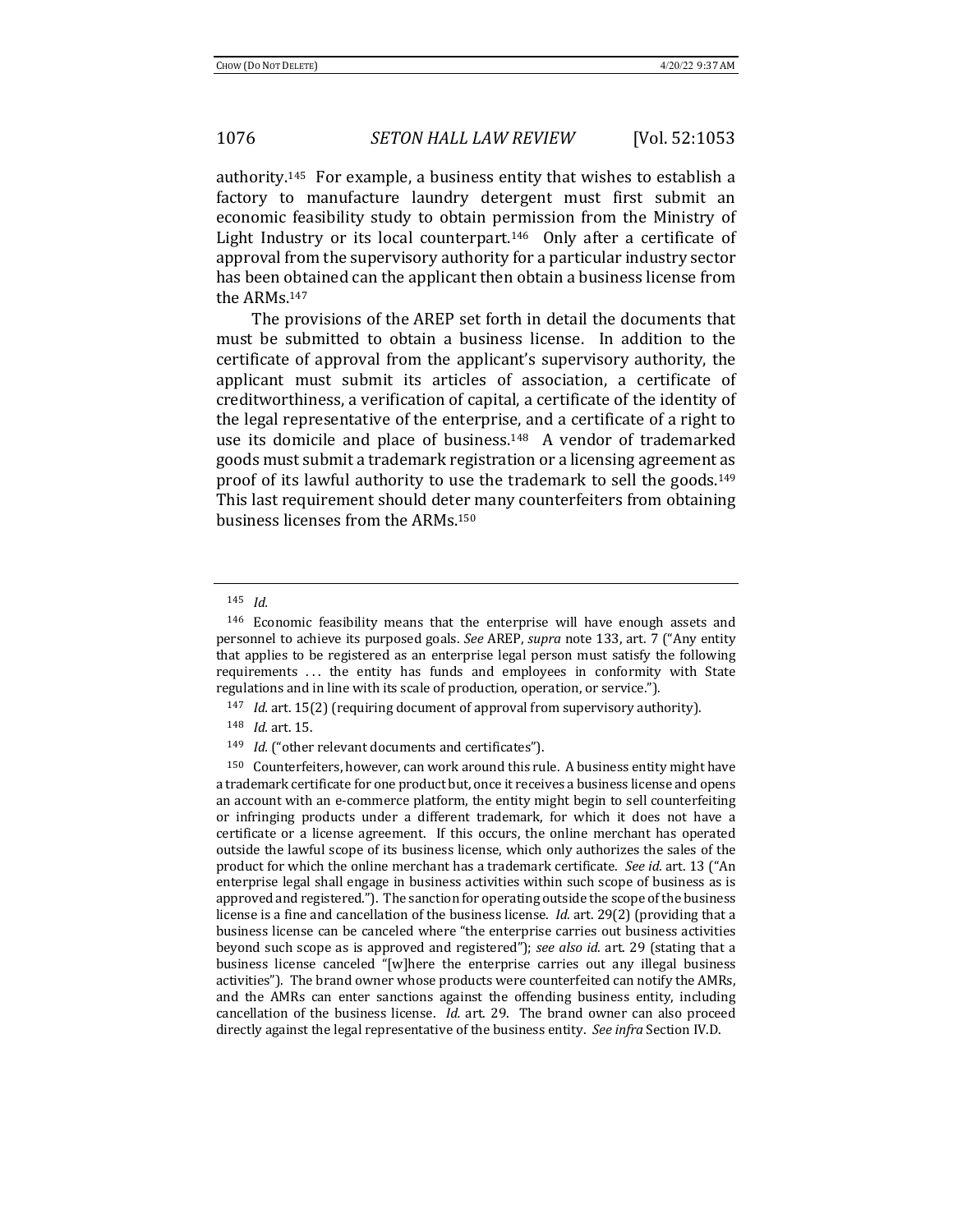Once the business license has been issued, the business entity must have an official seal or chop made.<sup>151</sup> These seals are not a mere formality; seals replace signatures in China.<sup>152</sup> After the seal is made, the seal must be registered with the ARMs, the Public Security Bureau (China's police), and the business entity's bank.<sup>153</sup> All of the company's documents must be stamped with its seal to be legally effective.<sup>154</sup> A signature by a company official alone is not sufficient.

These requirements create a significant deterrent and, in all likelihood, an insuperable barrier for counterfeiters to overcome. Most counterfeiters will not be able to satisfy the requirements to obtain a business license, and most counterfeiters will not even attempt to apply for a business license due to the likelihood that their conduct will attract the attention of PRC enforcement authorities, such as the Public Security Bureau, China's police. Most counterfeiters do not operate legitimate businesses that can satisfy the requirements of the AREP.<sup>155</sup>

### D. *Direct Recourse against the Counterfeiter*

The previous Section discussed the deterrent effects of complying with the ECL and AREP and showed that illegal underground factories operated by most counterfeiters cannot satisfy the requirements of the ECL and AREP to register and obtain the necessary business licenses. But there is another advantage created by the ECL and AREP for brand owners. The ECL and AREP allow brand owners to proceed directly against infringers and counterfeiters, and pass-by the NTDs established by e-commerce platforms.

3. the entity has funds and employees in conformity with State regulations

<sup>151</sup> AREP, *supra* note 133, art. 16; *see also* Claudia Ramadori, *What Are Company Chops* in *China and How toUse Them*, New Horizon GLOB. PERSPS. (Jan. 19, 2021), https://nhglobalpartners.com/company-chops-in-china-how-to-use/.

<sup>152</sup> *See* Ramadori, *supra* note 151.

<sup>153</sup> *Id.*

<sup>154</sup> *Id.*

<sup>155</sup> For example, Article 7 of the AREP provides:

Any entity that applies to be registered as an enterprise legal person must satisfy the following requirements:

<sup>1.</sup> the entity has its name, organizational structure and articles of association;

<sup>2.</sup> the entity has a fixed place of business and essential facilities;

and in line with its scale of production, operation or service;

<sup>4.</sup> the entity is able to bear civil liabilities independently; and

<sup>5.</sup> the entity has a scope of business in conformity with the provisions of the relevant laws, regulations and policies of the State.

It is highly unlikely that a counterfeiter will be able to satisfy requirements three or five of article 7.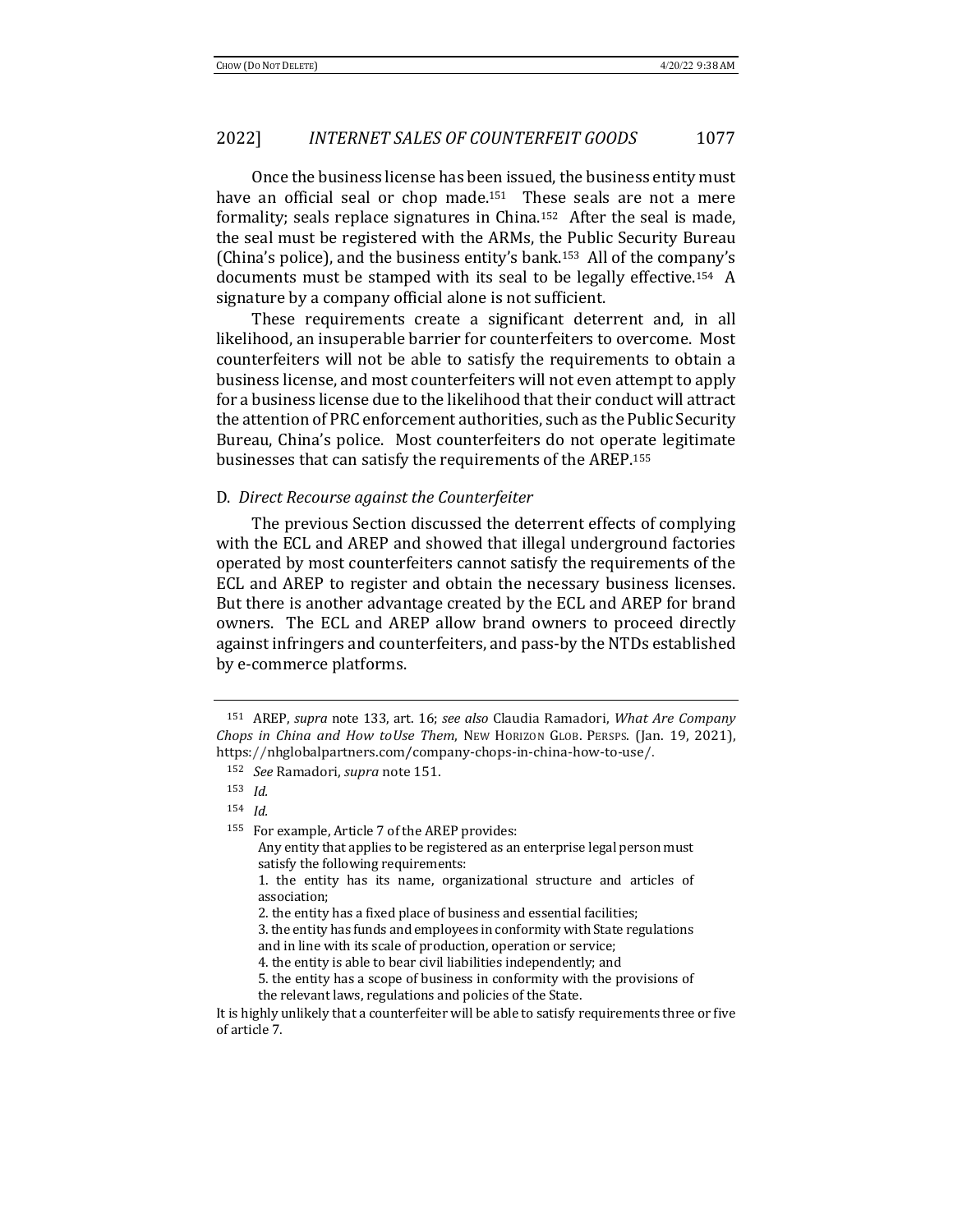Suppose that a legitimate business entity, who has complied with the ECL and AREP registration and licensing requirements, opens an online account and then decides to sell counterfeits. Or in what is a more likely scenario, the registered business entity produces a product that partially copies a trademark of a brand owner and sells it on an ecommerce marketplace. The registered business entity may not be necessarily acting in bad faith, but has nevertheless infringed upon a trademark owned by a U.S. brand owner.

Under the ECL, the business operator is required to display its business license information in a prominent place on its homepage.<sup>156</sup> Once the U.S. brand owner obtains the license identification number, the brand owner is able to obtain detailed information contained in the business license through publicly available websites, such as the Enterprise Credit Information System.<sup>157</sup> Among the information available through public websites is the address of the business entity that has been verified by the ARMs, and the name of the legal representative.<sup>158</sup> Every PRC citizen is issued a unique national identification number.<sup>159</sup> Persons identified with this number by the authorities find it difficult to evade detection and capture by authorities. With this identification number, PRC authorities will be able to track down the address, bank information, and relatives of the individual.<sup>160</sup>

The concept of the legal representative under PRC finds no direct counterpart in U.S. law. The legal representative is designated by law as the natural person who has authority to bind the company.<sup>161</sup> PRC lawmakers wanted to ensure that there was one designated person with clear authority to sign binding contracts on behalf of the company or

<sup>156</sup> ECL, *supra* note 120, art. 15.

<sup>&</sup>lt;sup>157</sup> AREP, *supra* note 133, art. 23 ("Competent registration authorities shall publicize the registration-related information and information for record-filing purposes of enterprise legal persons to society through the enterprise credit information publicity system.").

<sup>&</sup>lt;sup>158</sup> *See, e.g.*, NATIONAL ENTERPRISE CREDIT INFORMATION PUBLICITY SYSTEM, REPORT ON ZHENGTONG INVESTMENT COMPANY 2 (Sept. 20, 2021) (copy on file with Seton Hall Law Review).

 $159$  All Chinese citizens have a permanent 18-digit identification number. Knowing a citizen's number will allow access to their information, such as the person's date of birth, place of birth, and gender. All PRC citizens are also required to carry a Resident Identity Card that carries additional information, such as the person's permanent address. See Matt Slater, *China ID Card - An Introduction*, CHINA CHECKUP (Oct. 31, 2018), https://www.chinacheckup.com/blog/china-id-card.

 $160$  This observation is based on this Author's own experience working in China.

<sup>&</sup>lt;sup>161</sup> AREP, *supra* note 133, art. 11 ("The legal representative of an enterprise legal person ... shall be the signatory who exercises functions and powers on behalf of the enterprise.").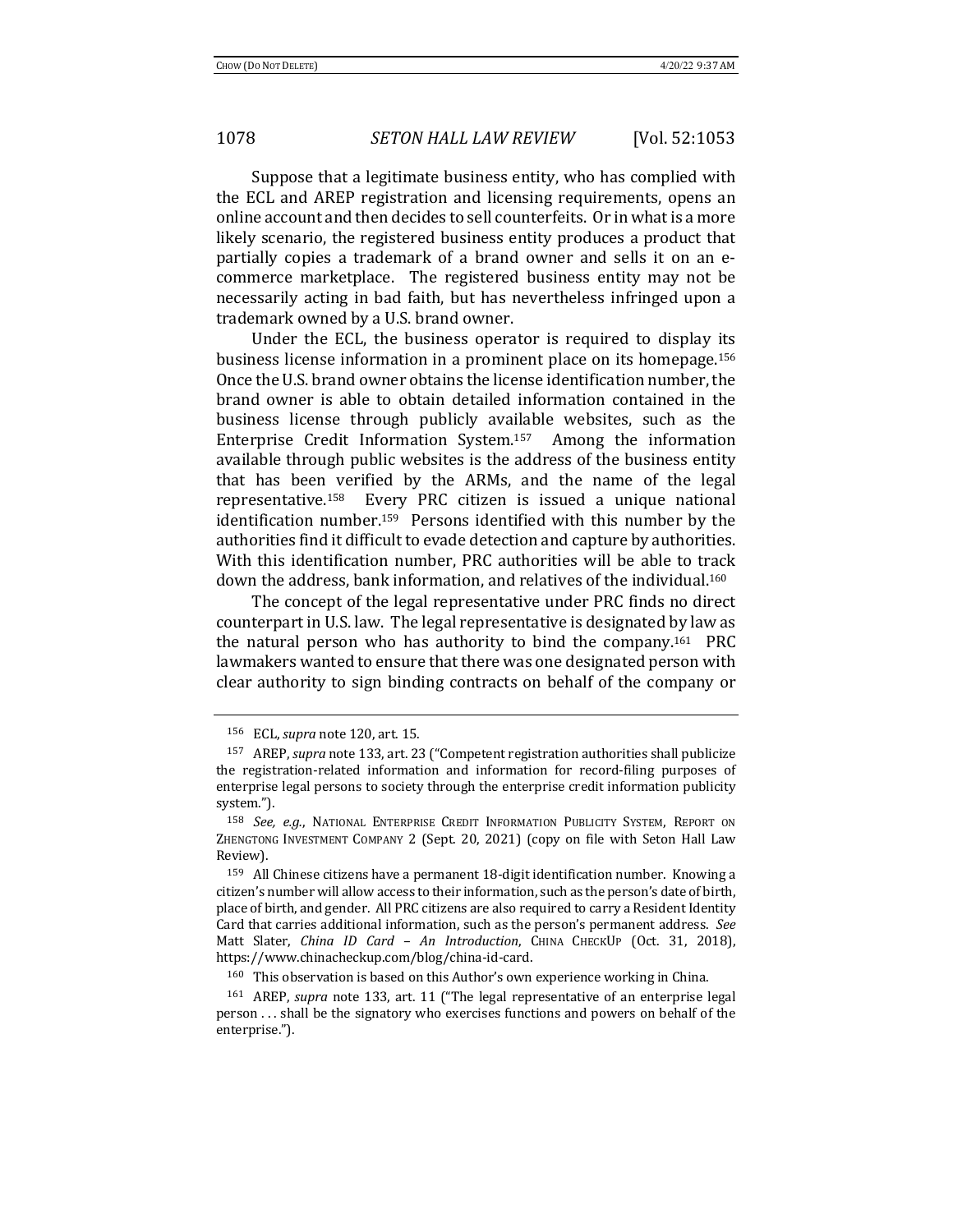otherwise legally bind the company with his or her actions.<sup>162</sup> PRC lawmakers also wanted to ensure that there was a natural person who would bear civil and criminal liability for the acts of the business entity and that ultimate liability did not rest with a legal fiction.<sup>163</sup> Article  $49$ of the PRC General Principles of the Civil Law provides:

Under any of the following circumstances, an enterprise as legal person shall bear liability, its legal representative may additionally be given administrative sanctions and fined and, if the offence constitutes a crime, criminal responsibility shall be investigated in accordance with the law:

 $(1)$  conducting illegal operations beyond the range approved and registered by the registration authority;

(2) concealing facts from the registration and tax authorities and practicing fraud;

(3) secretly withdrawing funds or hiding property to evade repayment of debts;

(4) disposing of property without authorization after the enterprise is dissolved, disbanded or declared bankrupt; (5) failing to apply for registration and make a public announcement promptly when the enterprise undergoes a change or terminates, thus causing interested persons to suffer heavy losses;

 $(6)$  engaging in other activities prohibited by law, dam-

aging the interests of the State or the public interest.<sup>164</sup>

As Article 49 indicates, the legal representative in its personal capacity is concurrently liable for the illegal acts committed on behalf of the enterprise. If the enterprise sells counterfeit goods, the legal representative can be held personally liable under both civil and criminal law.<sup>165</sup> The brand owner can proceed directly against an identified natural person and is not relegated to suing a business entity.

<sup>162</sup> *See id.*

<sup>&</sup>lt;sup>163</sup> General Principles of the Civil Law of the People's Republic of China (promulgated by the Standing Comm. Nat'l People's Cong., Aug. 27, 2009) art. 49, 2009 P.R.C. Laws (China) (repealed 2021) [hereinafter GPCL].

<sup>&</sup>lt;sup>164</sup> *Id.* The General Principles of the Civil Law were repealed by the new PRC Civil Code, which went into effect as of January 1, 2021. The Civil Code does not appear to have an equivalent provision to Article 49 of the GCPL. Despite this, most PRC Law experts believe that this is an apparent oversight and does not change the legal liability of the legal representative. Moreover, experts believe that GPCL Article 49 still provides a good set of guidelines for liability, and they even continue to refer to Article 49 of the GPCL post January 1, 2021. *See, e.g., Understanding the Role of a Legal Representative in China*, INTEGRA GRP., https://www.integra-group.cn/role-of-legal-representative-inchina/ (last visited Feb. 3, 2022).

<sup>165</sup> GCPL, *supra* note 163, art. 49.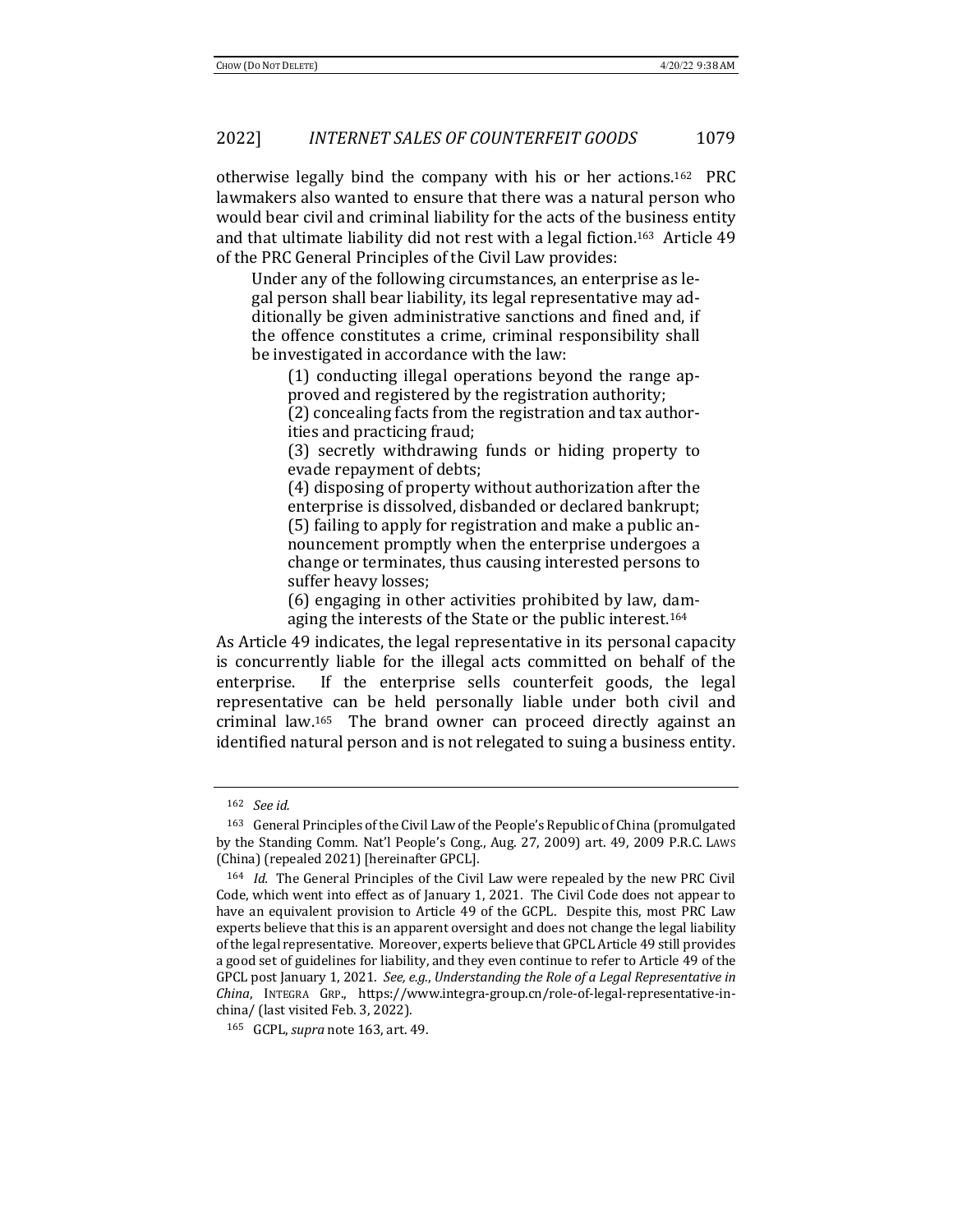A U.S. brand owner who finds counterfeit or infringing products on an e-commerce site following the ECL regulations can immediately identify the legal representative, a natural legal person, through required information on the homepage of the vendor.<sup>166</sup> The brand owner can proceed directly against the legal representative by sending a cease and desist letter or by naming the legal representative in a lawsuit filed in China or in the United States, assuming jurisdictional requirements are met. The brand owner can either by-pass the use of the NTD altogether or use the NTD in conjunction with taking direct steps against the legal representative of the counterfeiter or infringer.

E-commerce platforms in China are required to follow the ECL. Nothing prevents U.S.-based e-commerce platforms such as Amazon or eBay from requiring China-based merchants to follow the ECL. In fact, requiring Chinese merchants to comply with the ECL is the best method for ensuring that the Chinese merchant is a lawfully constituted, legitimate, and viable business entity in China. The U.S.-based ecommerce platform has the assurance of knowing that any Chinese merchant who satisfies the ECL has successfully completed multiple layers of official reviews and approval by PRC authorities. Moreover, U.S.-based e-commerce platforms can require by contract that all Chinabased merchants comply with the ECL and other related laws.

E-commerce platforms can also include a dispute resolution clause in their contracts that requires the legal representative to submit to binding arbitration or litigation in China or the United States. Such a clause will allow brand owners to proceed directly and immediately against an identified natural person if counterfeits or infringing goods are found on a listing.

## E. *Lax Enforcement of the ECL*

Although the ECL is a mandatory law, the ECL is still a relatively new law and does not have a high level of compliance. For example, some Chinese e-commerce platforms, such as Alibaba, currently do not faithfully follow its regulations.<sup>167</sup> An examination of the homepage of Chinese merchants selling their products on Alibaba reveals that these

<sup>&</sup>lt;sup>166</sup> ECL, *supra* note 120, art. 15 (requiring display of business license). The name of the company's legal representative is set forth in its business license. See supra note 155.

<sup>167</sup> STATE ADMIN. OF INDUS. & COMMERCE, WHITE PAPER ON ALIBABA GROUP HOLDINGS ADMINISTRATIVE GUIDANCE WORK SITUATION (Jan. 28, 2015), https://qz.com/335675/thechinese-govermnent-has-erased-a-damning-report-on-alibaba-but-you-can-read-ithere/ [hereinafter SAIC WHITE PAPER] (A complete copy of the SAIC White Paper is on file with the Seton Hall Law Review).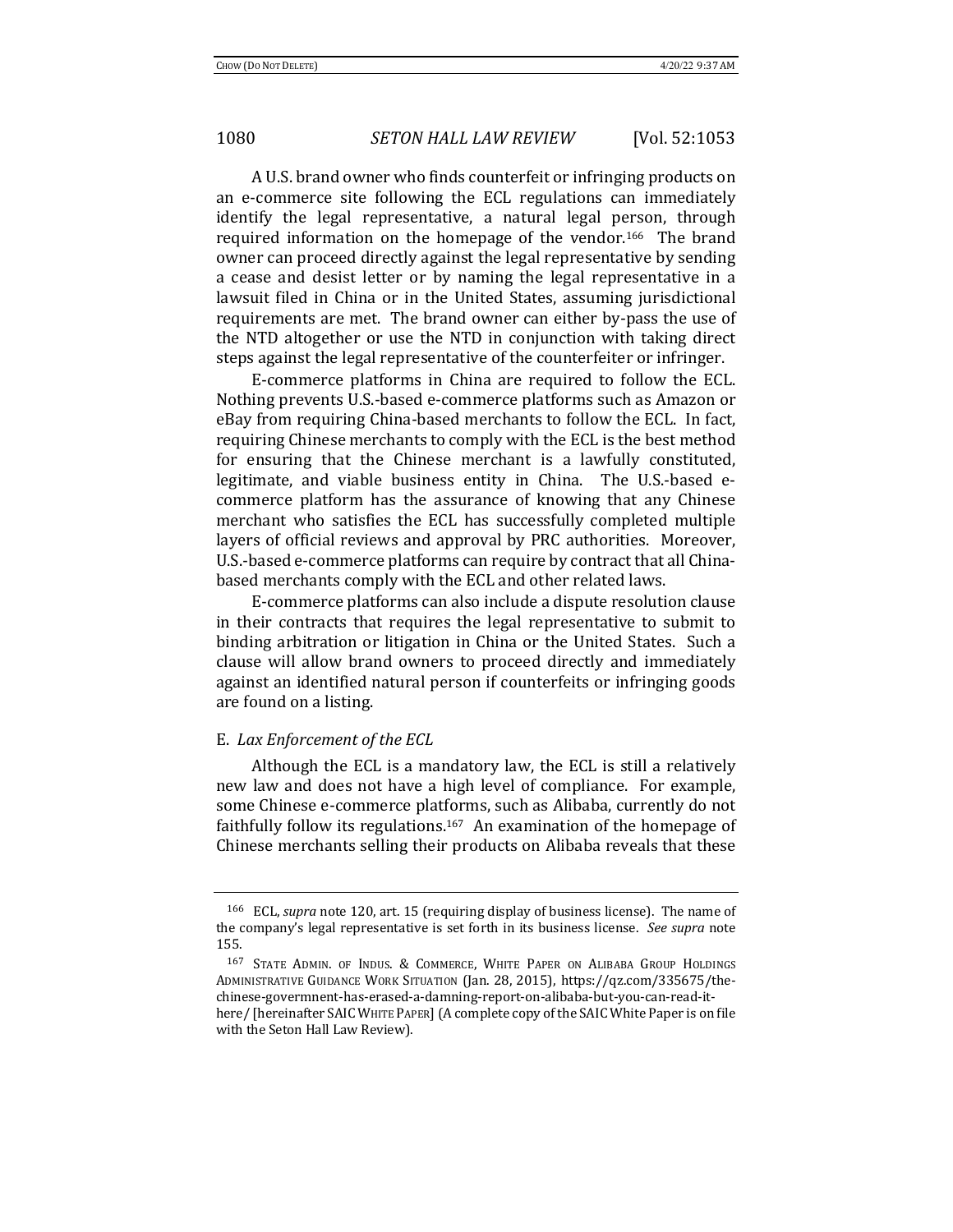homepages do not display the merchants' business licenses as required by ECL Article 15.<sup>168</sup> The PRC government has criticized Alibaba for only paying "lip service" to verifying information and for being careless in its examination of business licenses.<sup>169</sup> Alibaba has been found to accept bribes from Chinese online merchants, and it is possible that this practice is being used to evade registration requirements of the ECL.<sup>170</sup> Amazon does not require Chinese business operators to comply with the ECL, AREP, or other provisions of PRC law,<sup>171</sup> but allows merchants to set up an Amazon account using totally fictitious information.<sup>172</sup> Failure to comply with the ECL by companies such as Alibaba and Amazon allows counterfeiters and other unscrupulous sellers to easily circumvent legal requirements and to open accounts with internet platforms using false information.

#### **V. CONCLUSION**

The PRC currently provides the tools designed for brand owners to combat counterfeiting on the internet. The ECL, AREP, and other laws were designed by PRC law-makers to create rigorous requirements that only legitimate and viable business entities can fulfill. The application of these laws should deter counterfeiters, most of who operate illegal underground factories, from obtaining the necessary legal approvals to operate lawfully on e-commerce sites. Counterfeiters and other criminals in China seek to operate clandestinely and are typically protected by disguises, false identities, and fictitious locations. The ECL, AREP, and other PRC laws are designed to create transparency and

 $168$  This Author recently examined numerous webpages on the Chinese language website of Taobao, an Alibaba subsidiary. No merchant displayed a business license. For example, Amazing Song, a seller of women's handbags, did not display its merchant's business license. See TAOBAO, *Amazing Song*, https://detail.tmall.com/item.htm?spm= a211oj.23070166.7913690490.d3.7bc35215bTawg0&id=638691799579&scm=1007. 12144.215053.17591495\_0\_0&pvid=8be6870c-728c-467d-a5c6-

<sup>2</sup>fddb8980157&utparam=%7B%22x\_hestia\_source%22:%22tm\_fen\_floor%22,%22x\_ object\_type%22:%22item%22,%22x\_hestia\_subsource%22:%22default%22,%22x\_mt %22:8,%22x\_src%22:%22tm\_fen\_floor%22,%22x\_pos%22:4,%22wh\_pid%22:242647 ,%22x\_pvid%22:%228be6870c-728c-467d-a5c6-

<sup>2</sup>fddb8980157%22,%22scm%22:%221007.12144.215053.17591495\_0\_0%22,%22x\_ object\_id%22:638691799579,%22tpp\_buckets%22:%222144#0#215053#0%22%7D (last visited Mar.  $15, 2022$ ).

<sup>169</sup> *See* SAIC WHITE PAPER, *supra* note 167.

<sup>170</sup> *Id.*

 $171$  Amazon's policies and rules of conduct do not make any mention of these laws. *See* AMAZON, *Selling Policies and Sellers' Code of Conduct*, https://sellercentral. amazon.com/gp/help/external/G1801?language=en\_US (last visited Mar. 15, 2022).

<sup>172</sup> *See* SEMUELS, *supra* note 115.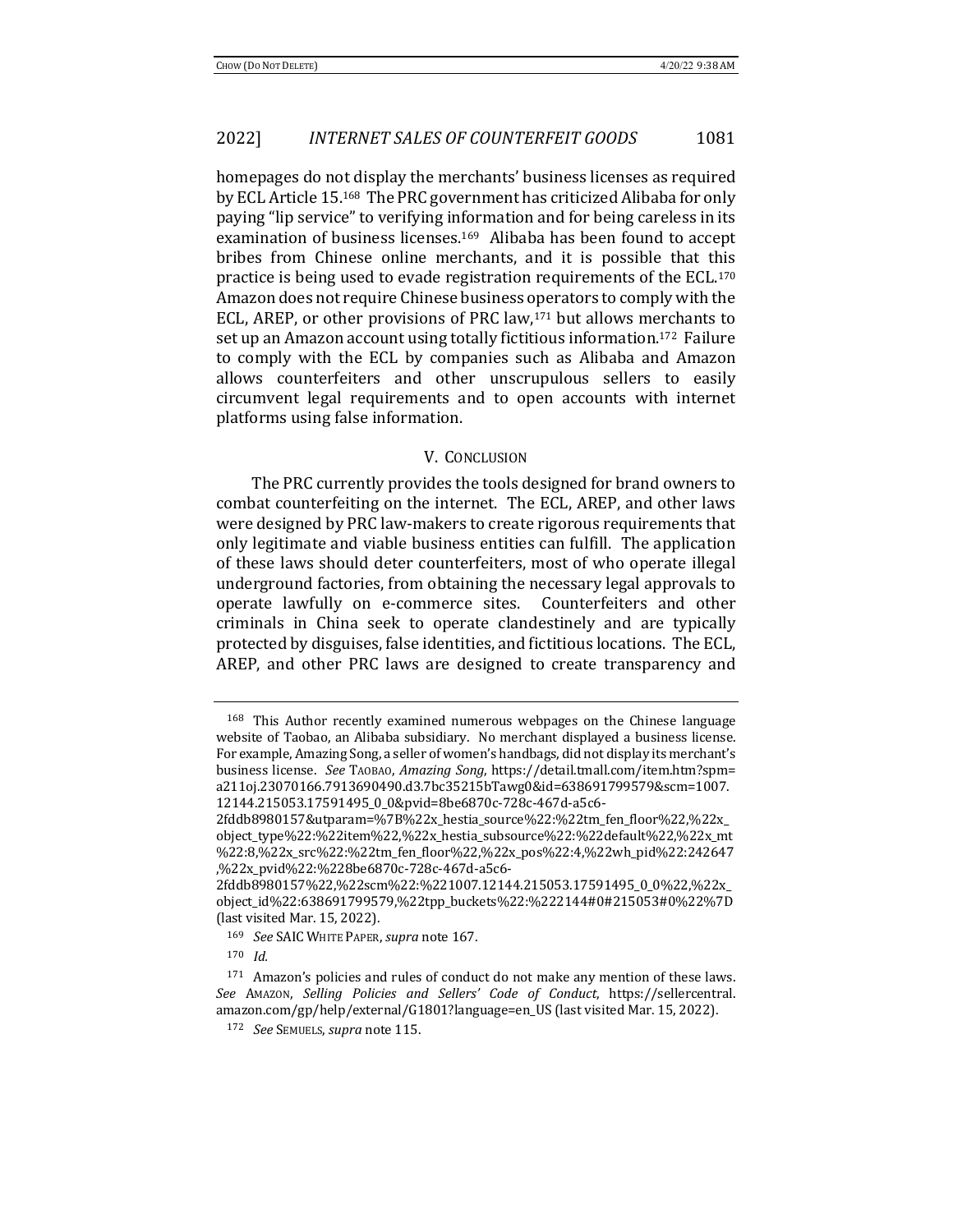accountability, which are requirements that counterfeiters both loath and fear.

The ECL and AREP can be a benefit to U.S. brand owners in two distinct, but related ways. First, the ECL, AREP, and other laws can create an effective barrier to counterfeiters opening online accounts on China-based e-commerce platforms, such as Alibaba. U.S.-based ecommerce platforms can require as a matter of contract, that Chinese merchants comply with the ECL, AREP, and all applicable PRC laws. Such a requirement would be a significant improvement over the current situation in which operators can gain access to e-commerce sites using totally fictitious information. Second, the ECL, AREP and other PRC laws will allow U.S. brand owners to proceed directly against the legal representative of the counterfeiter without the need to first obtain the cooperation of a U.S-based e-commerce platform. All the information necessary to pursue the counterfeiter directly is required by the ECL to be on the homepage of the suspected counterfeiter. Being able to proceed directly against the counterfeiter will spare the brand owner the misery of having to use cumbersome NTDs, which are now required by some U.S.-based e-commerce sites. Of course, the brand owner can proceed simultaneously against the counterfeiter and use the NTDs. 

The benefits of the ECL will redound to brand owners, however, only if the ECL is rigorously enforced. Some e-commerce sites in China are known to apply lax requirements for obtaining and maintaining an online account, which is in direct contravention of the ECL. Such lax attention paid to legal requirements by some business entities is not uncommon in China's current business culture that is riddled with many forms of petty corruption.<sup>173</sup> For example, the PRC government has reported incidents of applicants for online accounts making payments to managers at e-commerce sites in exchange for favorable treatment.<sup>174</sup> E-commerce sites in the United States have ignored the ECL and are in favor of simplifying NTDs instead. E-commerce sites based in China and the United States might not have the strongest incentive to rigorously enforce the ECL, as reducing counterfeits would also diminish their sales and their revenue, a suspicion that brand owners have long held about e-commerce sites.

Brand owners are the parties that have the greatest incentive to promote rigorous enforcement of the ECL. Yet, curiously, they have not attempted to induce PRC authorities to step up enforcement of the ECL

<sup>&</sup>lt;sup>173</sup> Daniel C.K. Chow, *Cultural Barriers to Effective Enforcement of the Foreign Corrupt Practices in China*, 48 U. Tol. L. REV. 551, 552 (2017).

<sup>174</sup> *See* SAIC WHITE PAPER, *supra* note 167.